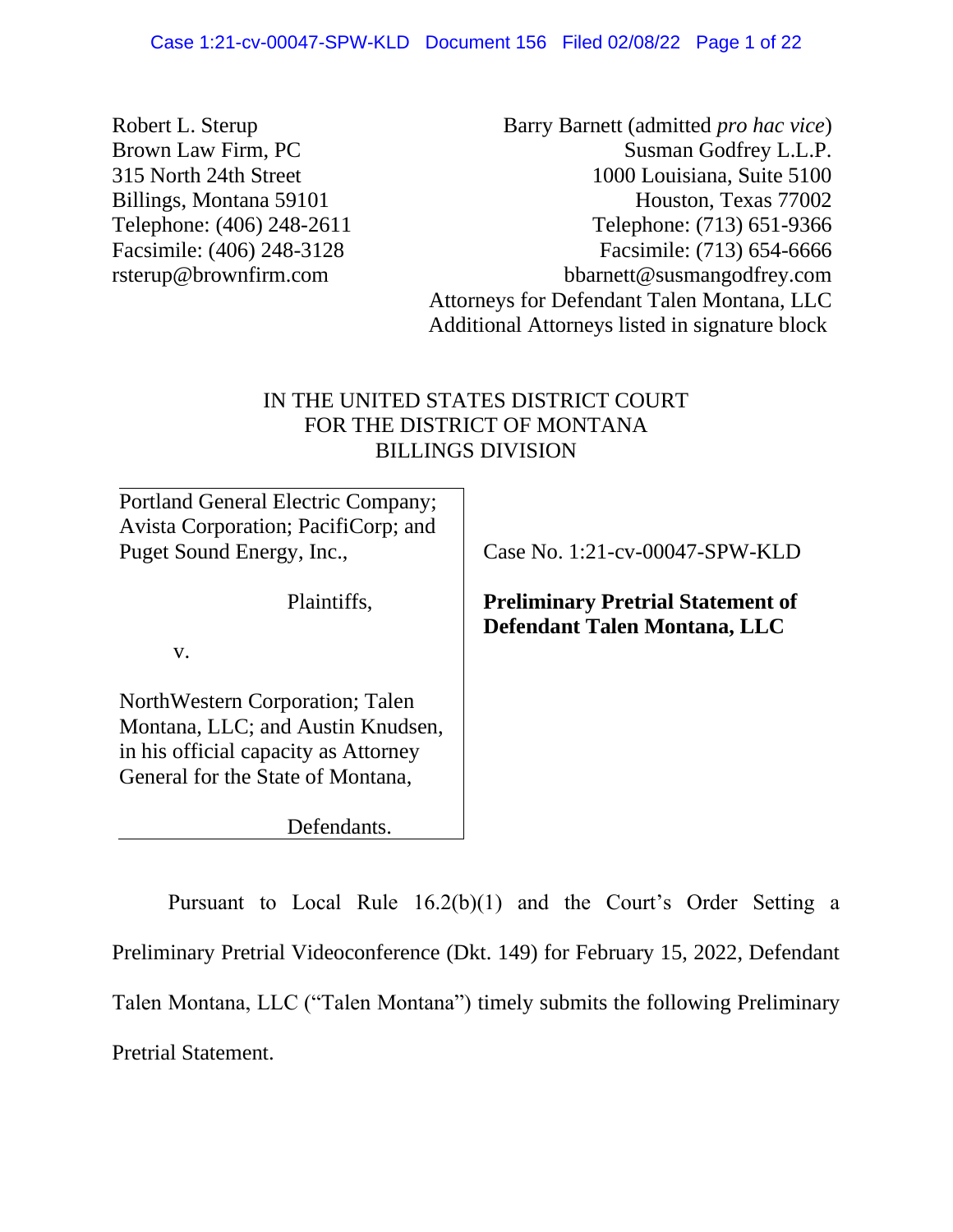# A. Brief factual outline of the case

This case arises from a multi-layered dispute over whether a coal-fired electrical generation facility in Colstrip, Montana ("Colstrip") should continue to operate after 2025 under the terms of the parties' Ownership and Operation Agreement dated May 6, 1981 (the "O&O Agreement"). First Amended Complaint, Dkt. 32 ("FAC") ¶ 2. Talen Montana is a co-owner of Colstrip as well as its operator. FAC ¶ 23. Since the 1980s, the people of Montana have relied on Colstrip for jobs, power, and prosperity. Talen Montana's Answer, Dkt. 58, Prayer for Relief. Colstrip is currently producing electricity consistent with the standard the O&O Agreement specifies—"Prudent Utility Practice"—and Talen Montana expects that to be the case for the foreseeable future. *Id.* ¶ 44.

On March 12, 2021, a Colstrip co-owner, defendant NorthWestern Corporation ("NorthWestern"), sent a Demand for Arbitration to Talen Montana and the other co-owners, plaintiffs Avista Corporation, PacifiCorp, Portland General Electric Company, and Puget Sound Energy, Inc. (collectively, the "Pacific Northwest Owners" or "PNOs"). The PNOs are electric utilities in Washington and Oregon, and they claim to want to close Colstrip effective January 1, 2026, in response to their home states' enactment of laws that discourage the sale of electricity generated from coal. FAC ¶¶ 39-40. NorthWestern's Demand for Arbitration sought a declaration regarding, among other things, whether the O&O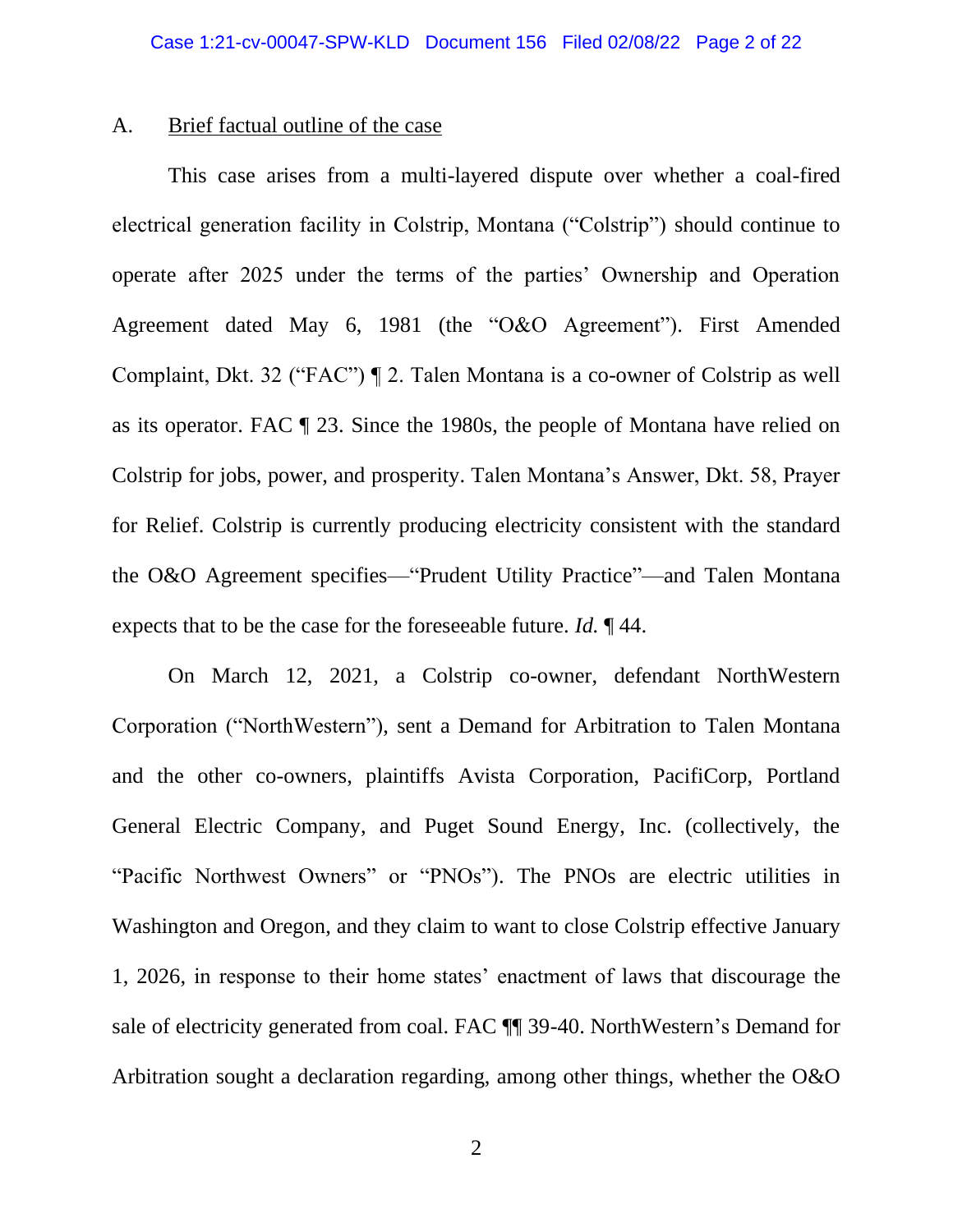#### Case 1:21-cv-00047-SPW-KLD Document 156 Filed 02/08/22 Page 3 of 22

Agreement gives NorthWestern a veto in any vote by the co-owners on closing Colstrip. FAC ¶ 47. NorthWestern sent an Amended Demand for Arbitration to similar effect on April 2, 2021.

On April 23, 2021, Talen Montana responded to NorthWestern's demands in a letter to counsel for NorthWestern and the PNOs. The letter noted that "the O&O Agreement specifies procedures for making decisions regarding the Colstrip Project and for resolving disputes relating to them." It also stated that, as Operator and co-owner, "Talen Montana opposes" NorthWestern's and the PNOs' collective "attempt to short-circuit the decision-making and dispute-resolution process" the O&O Agreement mandates.

The PNOs filed this case to challenge two recently enacted Montana statutes that apply to electrical generation facilities in Montana, including Colstrip. The first, Montana Senate Bill 265 ("SB 265"), requires, among other things, that any arbitration regarding an electrical generation facility in Montana take place in Montana before a panel of three arbitrators. The other statute, Montana Senate Bill 266 ("SB 266"), obliges each co-owner of such a facility to pay its fair share of operating costs and directs that any co-owner desiring to permanently close the facility first seek and obtain consent from its co-owners. FAC ¶¶ 84-157. The PNOs direct their first three claims (challenging SB 265) against Talen Montana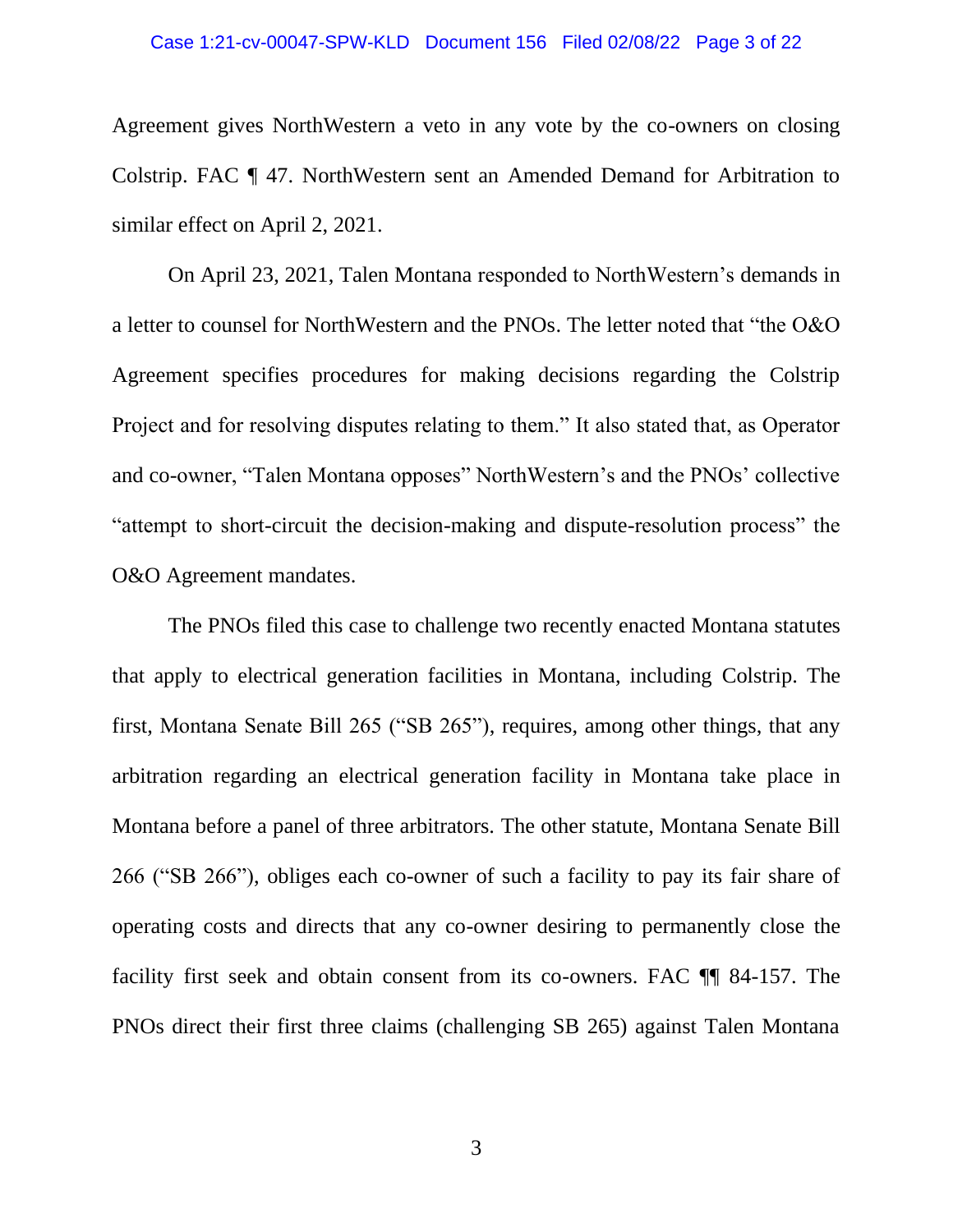#### Case 1:21-cv-00047-SPW-KLD Document 156 Filed 02/08/22 Page 4 of 22

and NorthWestern but aim their remaining claims (challenging SB 266) at the Attorney General for the State of Montana (the "AG").

# B. Basis for federal jurisdiction

This Court has diversity jurisdiction over Counts One through Three of the First Amended Complaint (claims challenging the validity of SB 265) because there is complete diversity between the PNOs, on the one hand, and defendants Talen Montana and NorthWestern, on the other hand, FAC ¶¶ 18-24, but lacks subject-matter jurisdiction because the PNOs' claims are unripe, *see* Dkt. 129 at 4- 14 (Talen Montana's Opposition to Plaintiffs' Motion for Partial Summary Judgment).

## C. Factual basis for each claim or defense

The PNOs' claims in this case center around a pair of Montana statutes, SB 265 and SB 266. SB 265 amended Montana Code § 27-5-323, which has governed arbitrations in Montana since its enactment in 1985. Section 27-5-323 originally provided that "[a]n agreement concerning venue involving a resident of this state is not valid unless the agreement requires that arbitration occur within the state of Montana." Mont. Code  $\S 27-5-323(1)$ . SB 265 added the following provision: "An agreement concerning venue involving an electrical generation facility in this state is not valid unless the agreement requires that arbitration occur within the state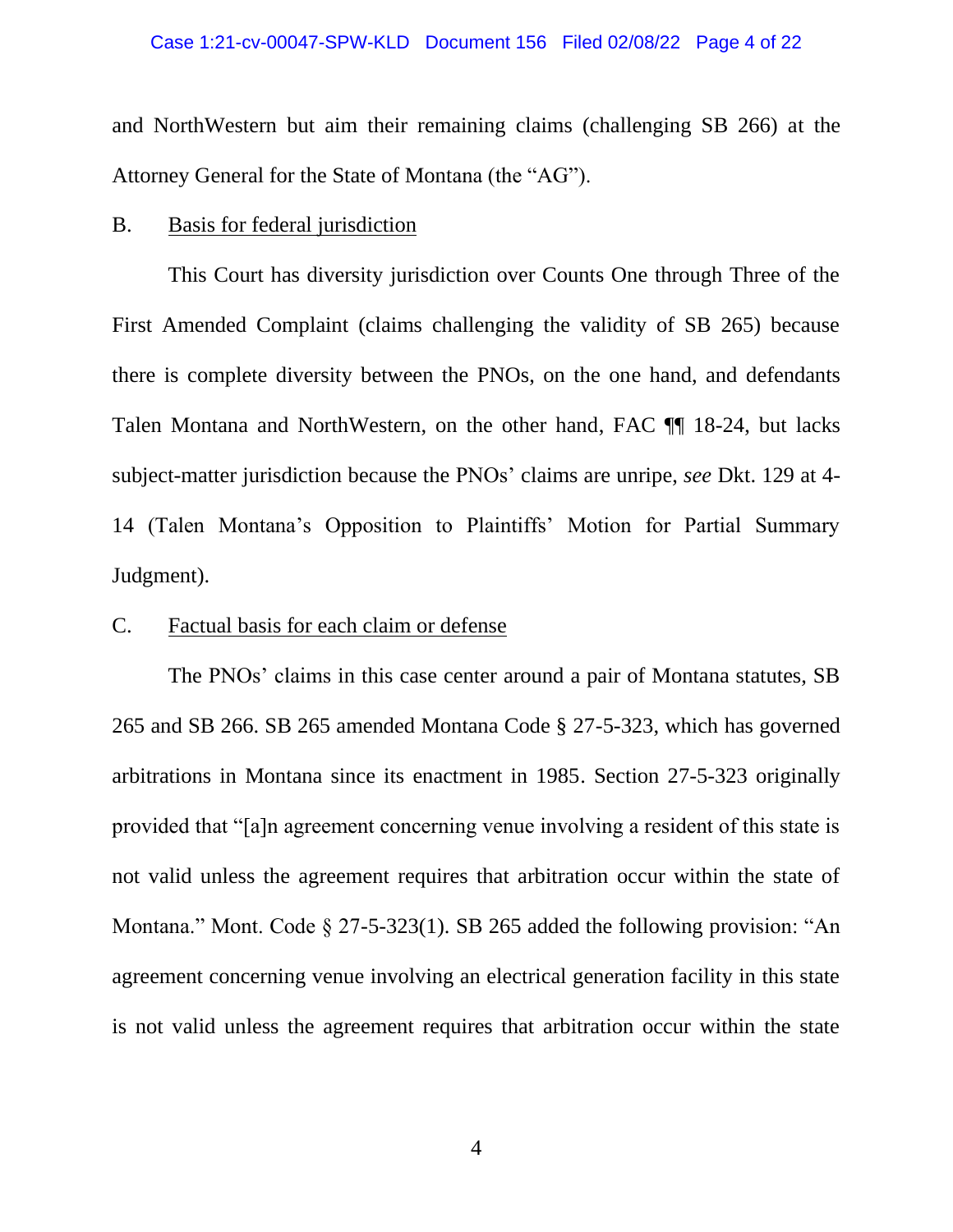#### Case 1:21-cv-00047-SPW-KLD Document 156 Filed 02/08/22 Page 5 of 22

before a panel of three arbitrators selected under the Uniform Arbitration Act unless all parties agree in writing to a single arbitrator." *Id.* § 27-5-323(2).

Within SB 265, the Montana Legislature declared a legislative purpose that "electrical generation facilities located in Montana have significant implications for the economy, environment, and health and welfare of Montana consumers;" and that "arbitration of disputes concerning Montana electrical generation facilities outside of Montana threatens Montana's laws, policies, and the interests of Montana in securing and maintaining a reliable source of electricity." S.B. 265, 67th Leg. (Mont. 2021). SB 265 accomplished this purpose by expressly expanding the generally applicable principle in Montana that invalidated venue provisions that would remove Montana-centric disputes from Montana to venue provisions related to electrical generation facilities located in the state. The PNOs allege that SB 265 is preempted by the Federal Arbitration Act, unconstitutional, and otherwise invalid primarily because it conflicts with Section 18 of the O&O Agreement, Dkt. 39-2 at Ex. A, which provides that any arbitration relating to Colstrip be venued in Washington before one arbitrator. FAC  $\P\P$  13, 80.<sup>1</sup>

<sup>&</sup>lt;sup>1</sup> Section 21(h) of the O&O Agreement entitles "any nondefaulting Project User" to "take any action, at law or in equity, including an action for specific performance to enforce this Agreement and to recover for any loss, damage or payment advances, including attorneys' fees in all trial and appellate courts and collection costs incurred by reason of such default."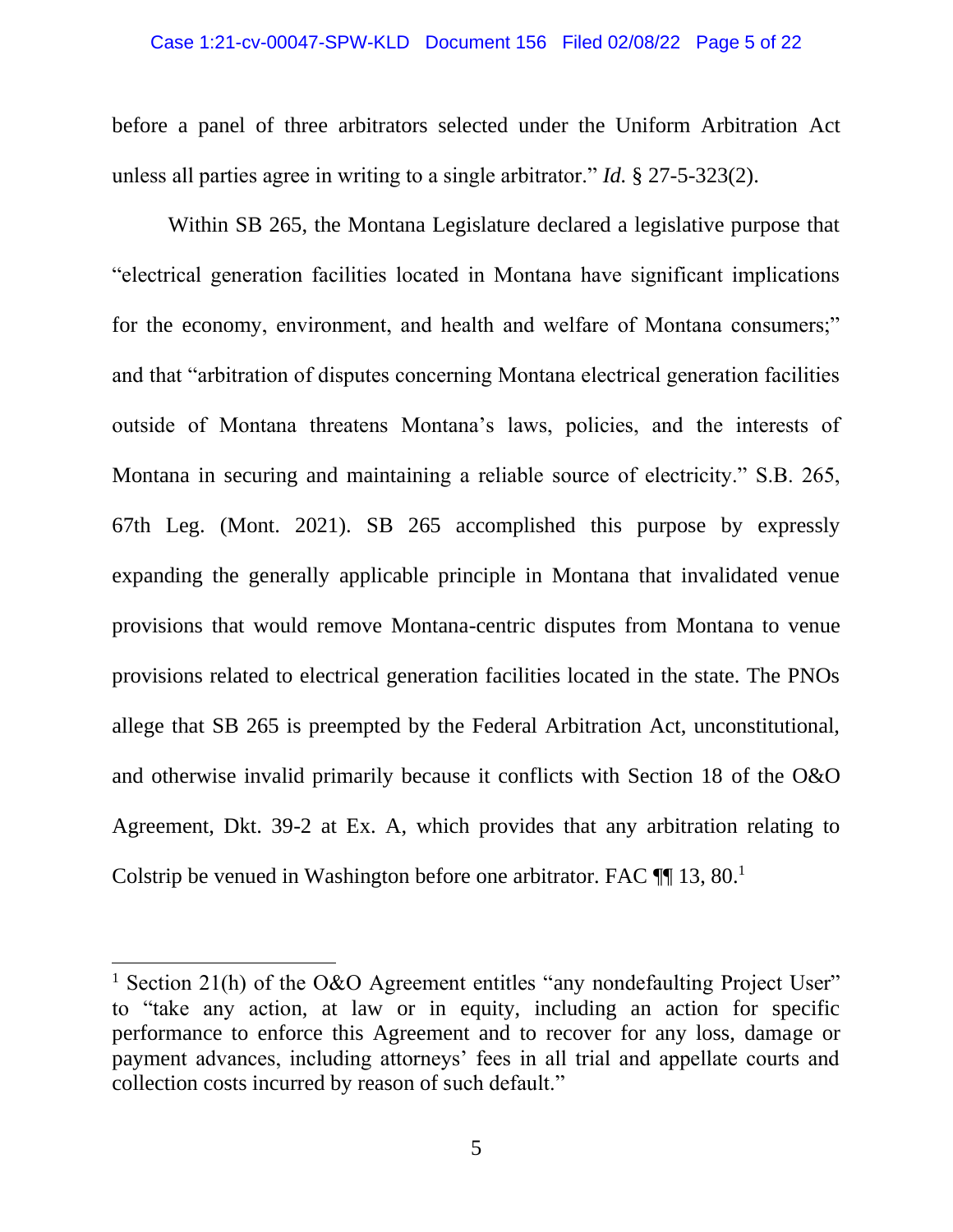#### Case 1:21-cv-00047-SPW-KLD Document 156 Filed 02/08/22 Page 6 of 22

SB 266 is the other Montana statute at issue. It contains two relevant provisions. One requires each co-owner to "fund its share of operating costs," defined as "costs  $\dots$  in accordance with prudent utility practices." SB 266  $\S$  1(4),  $2(1)(a)$ . The other prohibits "[c]onduct . . . to bring about permanent closure [of Colstrip] . . . without seeking and obtaining the consent" of all the co-owners. *Id.* §  $(2)(1)(b)$ . As with SB 265, the Montana Legislature declared that SB 266 advances significant and legitimate public purposes: "[E]lectrical generation facilities located in Montana have significant implications for the economy, environment, and health and welfare of Montana consumers;" "closure of electrical generation facilities without the unanimous consent of all co-owners threatens the reliable supply of electricity for Montanans;" and "failure or refusal to fund operations of Montana electrical generation facilities by facility owners . . . threatens the safety of workers at the facility, threatens Montana's interest in environmental remediation of the facility, and threatens the reliable supply of electricity for Montana consumers."

SB 266 poses no threat to any of the parties. The Montana Attorney General has given notice that "the State does not anticipate enforcing Senate Bill 266 in the immediate future." Dkt. 57. The PNOs likewise concede they have no plans to propose closure of Colstrip any time soon. Dkt. 38 at 28. Nor have the PNOs presented evidence that they have complied with the O&O Agreement's

6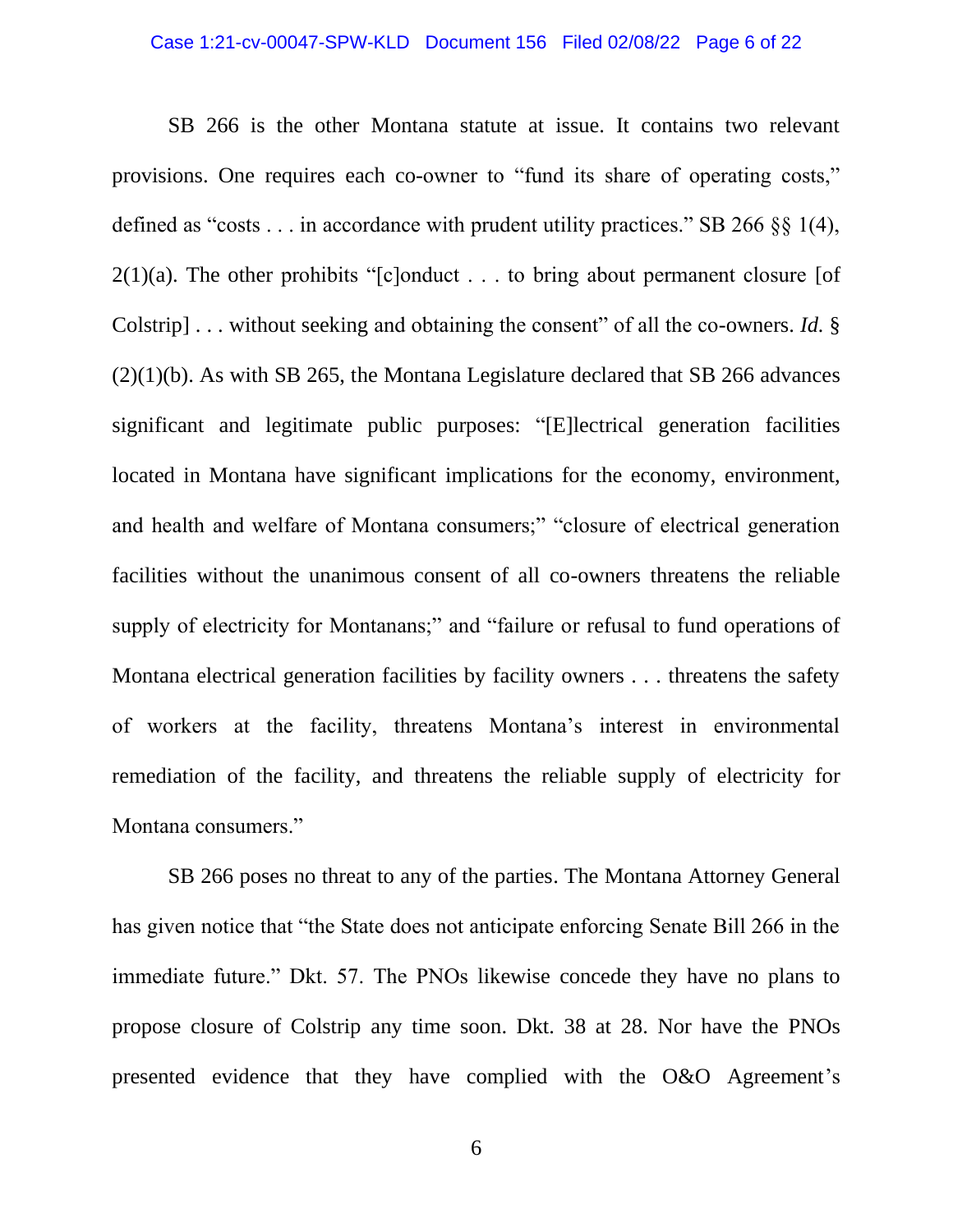#### Case 1:21-cv-00047-SPW-KLD Document 156 Filed 02/08/22 Page 7 of 22

substantive or procedural requirements for proposing closure of Colstrip (including showing that the plant can no longer be operated consistent with Prudent Utility Practice) or that they are ready and willing to do so. Similarly, the PNOs have not suggested, in this case or otherwise, that they will refuse to pay their share of Colstrip's operating costs. To the contrary, the Project Committee (including three of the four PNOs) recently approved Talen Montana's proposed 2022 Colstrip budget. Dkt. 153.

## D. Underlying legal theory for each claim or defense

Although there have been no depositions and virtually no document discovery to date, and there is no scheduling order governing the case, the PNOs moved for summary judgment on five of their six claims. Dkt 88 (motion for partial summary judgment on all claims relating to SB 265); Dkt. 102 (motion for partial summary judgment on claims relating to SB 266). Talen Montana opposed these motions and partially supported the AG's motion for a stay to permit relevant discovery. Dkt. 93 (SB 265), 129 (SB 266). Both motions should be denied because the statutes are valid. $<sup>2</sup>$ </sup>

 $2$  In opposition to each motion, Talen Montana filed a Rule 56(d) declaration explaining how each of the PNOs' motions rely on numerous disputed and unsubstantiated factual assertions. To the extent the Court is not currently inclined to deny the PNOs' motions on the merits, Talen Montana respectfully requests that the Court deny the motions without prejudice so that Talen Montana may take discovery aimed at refuting the PNOs' factual allegations. Dkts. 93-1 (SB 265); 129-2 (SB 266).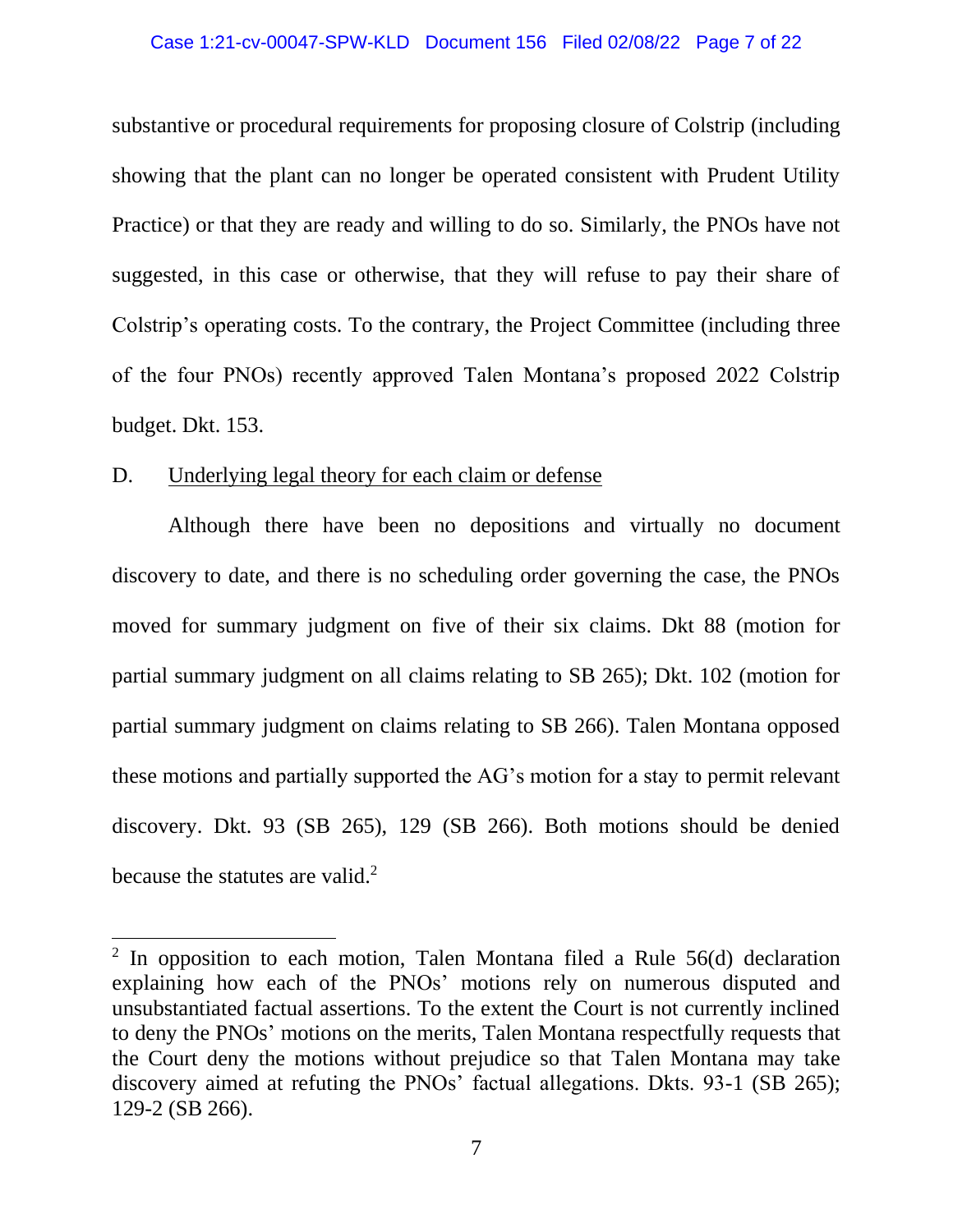#### *i. SB 265 (Counts One, Two, and Three)*

The PNOs' attacks on SB 265 fall short. SB 265 is not preempted, and it is constitutional.

SB 265 is not preempted by the Federal Arbitration Act. In *Keystone, Inc. v. Triad Systems*, 971 P.2d 1240, 1243 (Mont. 1998), the Supreme Court of Montana held that the Federal Arbitration Act does not preempt Montana Code § 27-5-323 (the statute which SB 265 amended) because "Montana law . . . does not distinguish between forum selection clauses which are part of contracts generally and forum selection clauses found in agreements to arbitrate": Montana Code § 28- 2-708 "invalidates choice of forum provisions in contracts generally" and "27–5– 323 does the same to arbitration agreements." *Id.* SB 265 applies that longstanding Montana public policy disfavoring non-Montana venues for Montana-centric disputes to a particular kind of contract. Because that same rule applies generally to other contracts, the Federal Arbitration Act does not preempt SB 265.

The Court should also reject the PNOs' Contracts Clause challenge to SB 265. The PNOs have not identified any cases suggesting that an amendment to a state statute invalidating the venue provision of an arbitration agreement constitutes a substantial impairment under the Contracts Clause. Nor could they. In *Cycle City, Ltd. v. Harley-Davidson Motor Co.*, 81 F. Supp. 3d 993, 1004 (D. Haw. 2014), for example, the court rejected a Contracts Clause challenge to a statute that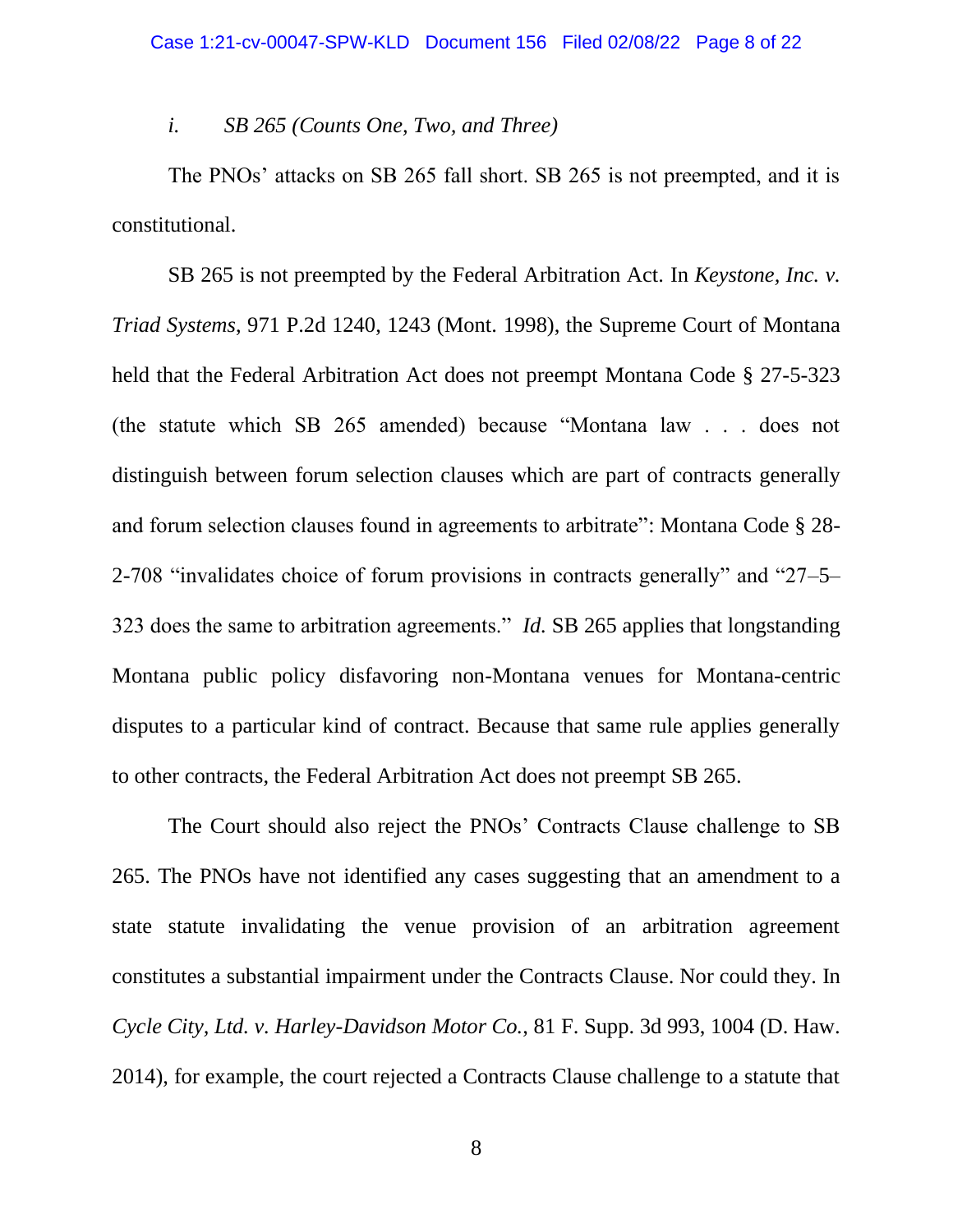#### Case 1:21-cv-00047-SPW-KLD Document 156 Filed 02/08/22 Page 9 of 22

"add[ed] a venue requirement that is different from the venue selected by the parties," reasoning that any "impairment . . . is not substantial." The PNOs also overlook the rule that forum-selection clauses should be disregarded when, as here, "enforcement would contravene a strong public policy of the forum in which suit is brought." *Gemini Techs., Inc. v. Smith & Wesson Corp.*, 931 F.3d 911, 915 (9th Cir. 2019). Furthermore, parties in "heavily regulated industr[ies]" know their "contractual rights [are] subject to alteration by state [] regulation." *Energy Rsrvs. Grp., Inc. v. Kansas Power & Light Co.*, 459 U.S. 400, 414, 416 (1983). The electrical generation industry is heavily regulated, and the O&O Agreement "expressly recognize[s] th[is] extensive regulation," which undercuts any argument that the PNOs' expectations have been impaired. *Id.*

Even if the PNOs could overcome the substantial impairment hurdle (and they cannot), SB 265 would still be constitutional because the statute is an appropriate and reasonable way to advance a significant and legitimate public purpose. When (as here) the state is not a contracting party, "courts properly defer to legislative judgment as to the necessity and reasonableness of a particular measure." *RUI One Corp. v. City of Berkeley*, 371 F.3d 1137, 1147 (9th Cir. 2004).

## *ii. SB 266 (Counts Four, Five, and Six)*

The PNOs' SB 266 claims are unripe because they have made no effort to show that they ever initiated—or even that they are now ready to initiate—any of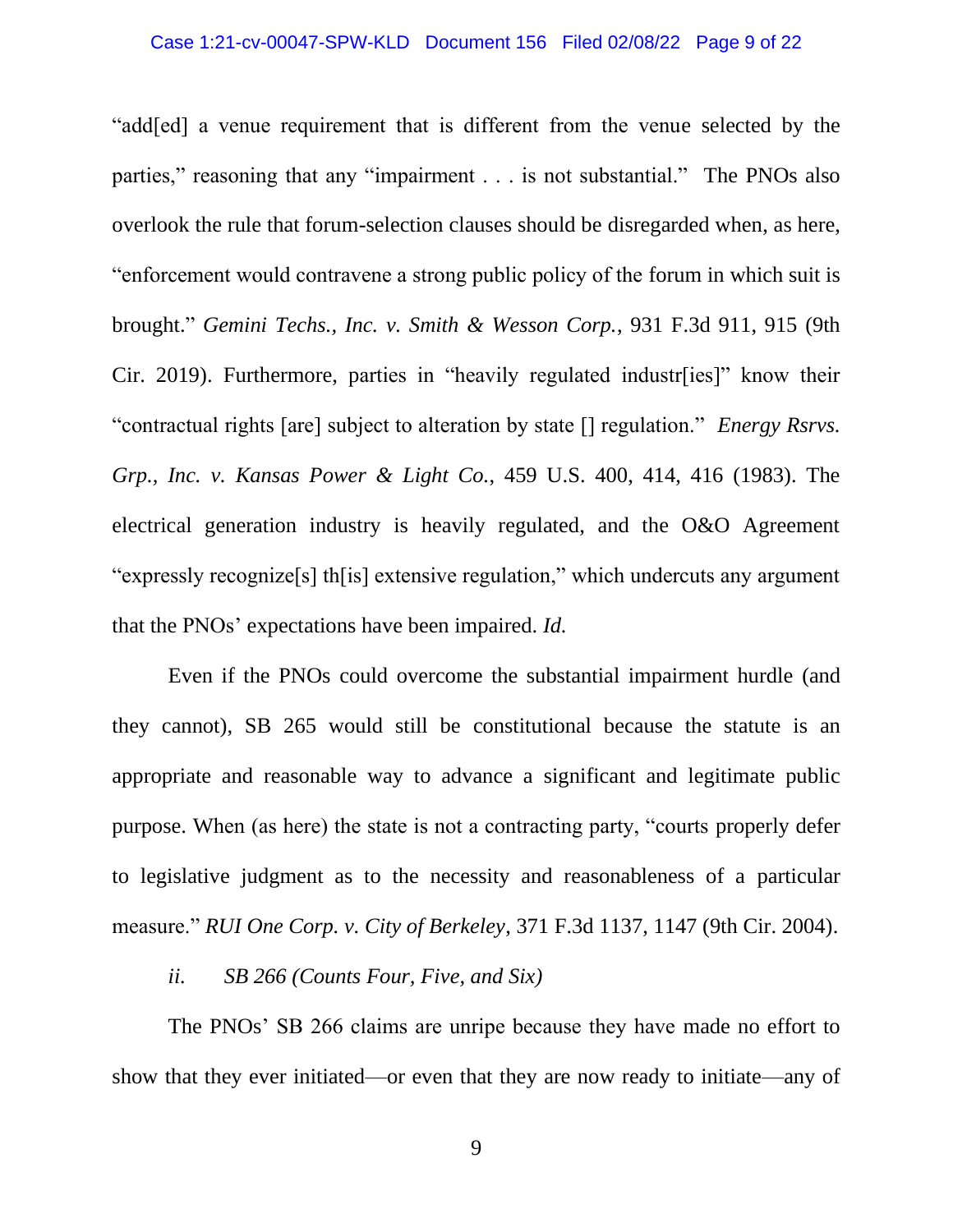the procedural steps required by the O&O Agreement for "seeking and obtaining" (in the words of SB 266) the consent of all co-owners to closing Colstrip. *See* O&O Agreement §§ 17(g), (i) (setting forth numerous procedural requirements for making a proposal to the Colstrip Project Committee). Under these circumstances, there is no ripe dispute. *See Lower Colorado River Auth. v. Papalote Creek II LLC*, 858 F.3d 916, 926 (5th Cir. 2017) (holding that "the circumstances in this case, on the record before us, do not demonstrate that the contingency at issue—i.e., LCRA deciding to stop taking energy [electricity] from the Project and paying liquidated damages instead—was likely to occur at the time the district court" ruled).

The PNOs' constitutional challenges to SB 266 should also be rejected. The PNOs' Contracts Clause challenge rests almost exclusively on the provision in SB 266 that prohibits "[c]onduct by one or more owners . . . to bring about permanent closure . . . without seeking and obtaining the consent of all co-owners." SB 266 § 2(1)(b). The PNOs argue that this prohibits them "from exercising their contract right to engage in conduct to close Colstrip." Dkt. 104 at 11. But SB 266 expressly authorizes "seeking and obtaining the consent of all co-owners" to close Colstrip and the statute would bar them from conduct "to bring about permanent closure" only once those efforts failed. Given that the O&O Agreement already requires the concurrence of Colstrip's Operator (Talen Montana) with any proposal to the Project Committee, *see* O&O Agreement § 17(f) (stating that "approval must be by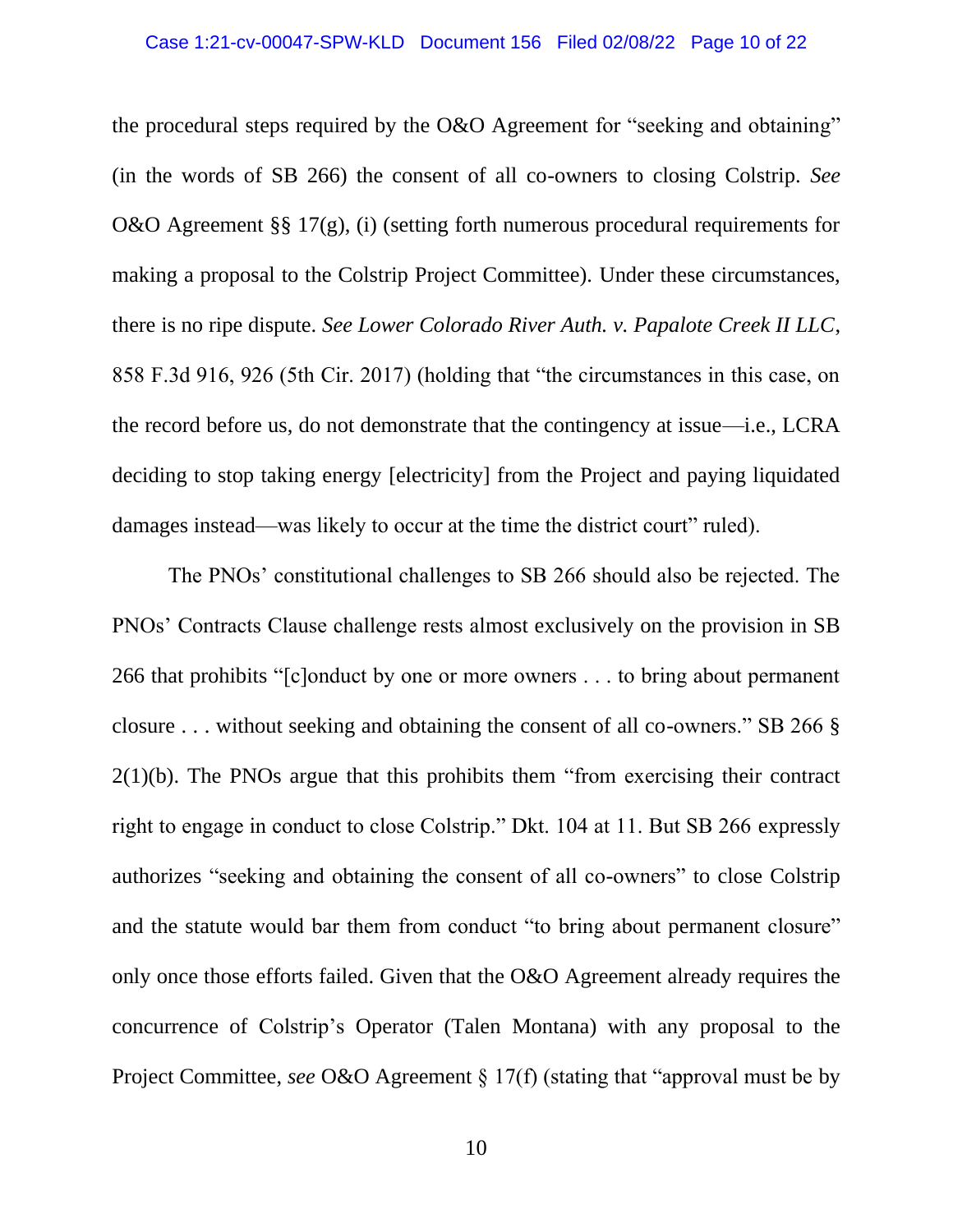#### Case 1:21-cv-00047-SPW-KLD Document 156 Filed 02/08/22 Page 11 of 22

a vote of the Operator's Committee member, plus at least two other Committee members"), the requirement to seek and obtain consent hardly undermines any of the PNOs contractual rights. The PNOs do not have a contractual right to unilaterally retire Colstrip, and therefore a requirement that they seek and obtain consent to do so does not violate the Contracts Clause.

As for the other provision within SB 266, the PNOs barely address it. This provision applies to the "failure or refusal of an owner . . . to fund its share of operating costs"—defined as "costs to construct, operate, and maintain the electrical generation facility in accordance with prudent utility practices." SB 266 §§ 1(4), 2(1)(a). The PNOs barely address this provision because the O&O Agreement already requires the co-owners to pay their share of such costs regardless of whether there is an approved budget in place. *See* O&O Agreement §§3(b), 10(c). The funding provision within SB 266 is nothing new. The PNOs' only answer is that the AG might adopt an admittedly "extreme" interpretation of this provision and fine the PNOs for merely declining to approve a budget proposal. Dkt. 39-5 ¶ 10. This concern has always been theoretical, and it is now non-existent because the Project Committee (as of late January) voted to approve the 2022 Colstrip budget. Dkt. 153.

Finally, as with SB 265, even if SB 266 operates as a substantial impairment of a contractual right (it does not), the statute is constitutional because it is an

11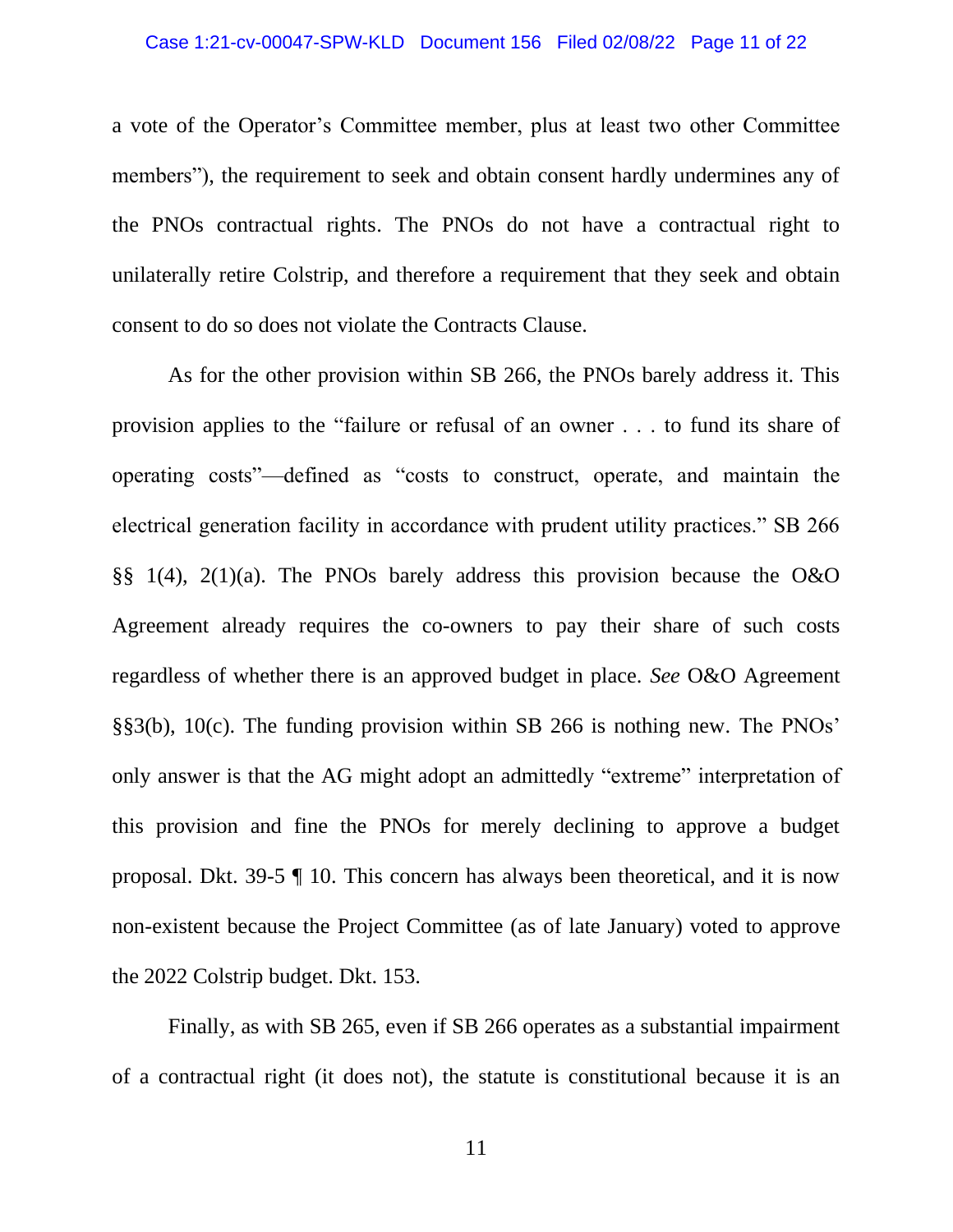#### Case 1:21-cv-00047-SPW-KLD Document 156 Filed 02/08/22 Page 12 of 22

appropriate and reasonable way to advance a significant and legitimate public purpose. *See Apartment Ass'n of Los Angeles Cty., Inc. v. City of L.A* 10 F.4th 905, 914 (9th Cir. 2021).

Nor does SB 266 violate the Commerce Clause. "[A] statute that treat[s] all private companies exactly the same does not discriminate against interstate commerce." *Ass'n des Eleveurs de Canards et d'Oies du Quebec v. Harris*, 729 F.3d 937, 948 (9th Cir. 2013). "[B]oth on its face and in effect, [SB 266] applies to all [owners of a jointly owned electrical generation facility in the state] without respect to the geographic location of the [co-owner.]" *Pharm. Rsch. & Mfrs. of Am. v. Cty. of Alameda*, 768 F.3d 1037, 1042 (9th Cir. 2014). And "regulations that touch upon safety [like SB 266] are those that the Supreme Court has been most reluctant to invalidate. Indeed, if safety justifications are not illusory, the Court will not second-guess legislative judgment about their importance in comparison with [any] burdens on interstate commerce." *Id.* at 1045 (cleaned up).

E. Computation of damages

No party claims damages.

F. The pendency or disposition of any related state or federal litigation There are two related lawsuits pending in this Court.

Talen Montana filed a case on May 4, 2021 against the PNOs and NorthWestern in the Montana Thirteenth Judicial District Court for Yellowstone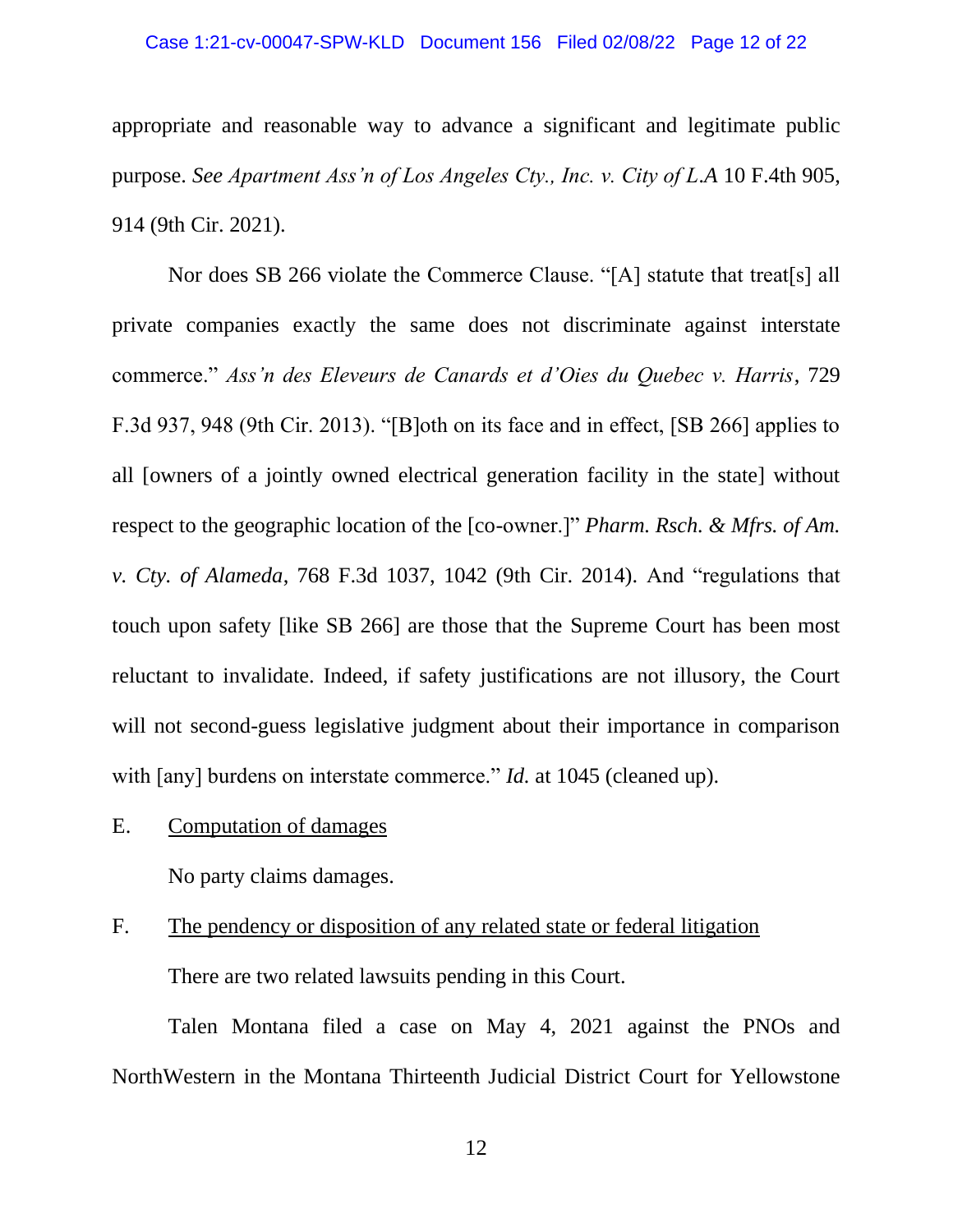#### Case 1:21-cv-00047-SPW-KLD Document 156 Filed 02/08/22 Page 13 of 22

County, seeking (a) a declaratory judgment that SB 265 governs any arbitration among these parties regarding Colstrip, and (b) an order "conditionally compelling arbitration in accordance with [SB 265] if and to the extent . . . there is a sufficiently ripe and concrete dispute." First Amended Complaint for Declaratory Judgment and Petition to Compel Arbitration ¶¶ 47 & 56. After the PNOs removed that case to this Court, Talen Montana moved to remand it to Yellowstone County on the ground that this Court lacks subject matter jurisdiction. Case No. 1:21-CV-00058-SPW-TJC (D. Mont.), Dkt. 24. On December 1, 2021, Magistrate Judge Timothy J. Cavan issued his Findings and Recommendation that Talen Montana's motion to remand be granted. *Id.* Dkt. 56.

The PNOs filed a separate lawsuit against Talen Montana and NorthWestern in the Superior Court for Spokane County, Washington, seeking an order compelling arbitration before one arbitrator and in Washington. Talen Montana removed that case to the United States District Court for the Eastern District of Washington, which subsequently granted Talen Montana's motion to transfer that case to this Court. *See* Case No. 1:21-cv-00090-SPW-TJC (D. Mont.).

G. Proposed stipulation of facts not included in the statement of stipulated facts and the parties' understanding of what law applies

Talen Montana proposes the following stipulated facts:

1. There is no current dispute regarding the budget for Colstrip.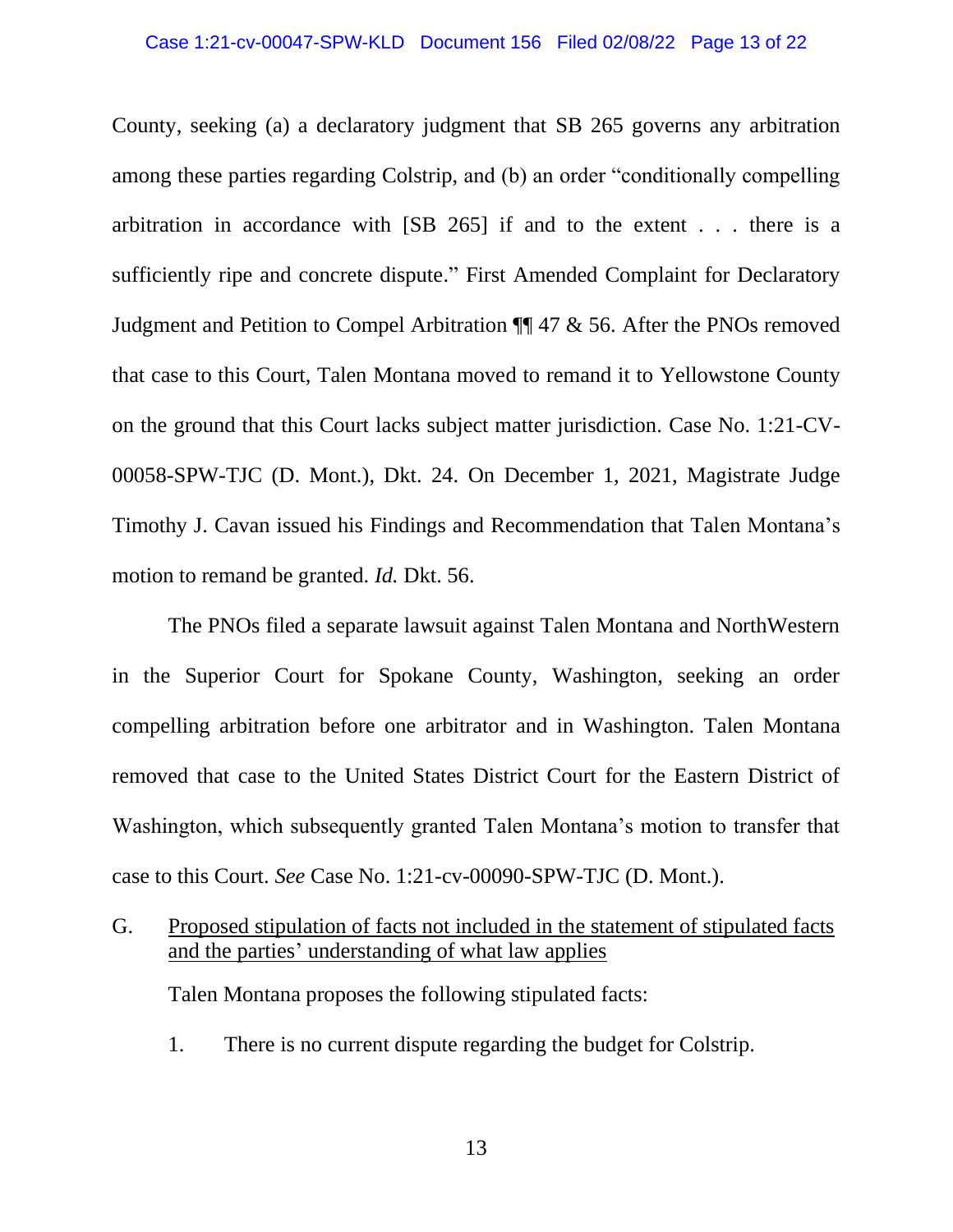#### Case 1:21-cv-00047-SPW-KLD Document 156 Filed 02/08/22 Page 14 of 22

2. No party to the O&O Agreement has complied with, or indicated a willingness or desire to comply with, the requirements in the O&O Agreement for submitting a proposal to the Project Committee for closure of Colstrip, or provided any support for a contention that, under Section 31 of the O&O Agreement, Colstrip at any time "can no longer be made capable of producing electricity consistent with Prudent Utility Practice".

3. Within SB 265, the Montana Legislature declared a legislative purpose that "electrical generation facilities located in Montana have significant implications for the economy, environment, and health and welfare of Montana consumers" and that "arbitration of disputes concerning Montana electrical generation facilities outside of Montana threatens Montana's laws, policies, and the interests of Montana in securing and maintaining a reliable source of electricity."

4. Within SB 266, the Montana Legislature declared legislative purposes that "electrical generation facilities located in Montana have significant implications for the economy, environment, and health and welfare of Montana consumers;" "closure of electrical generation facilities without the unanimous consent of all co-owners threatens the reliable supply of electricity for Montanans;" and "failure or refusal to fund operations of Montana electrical generation facilities by facility owners . . . threatens the safety of workers at the

14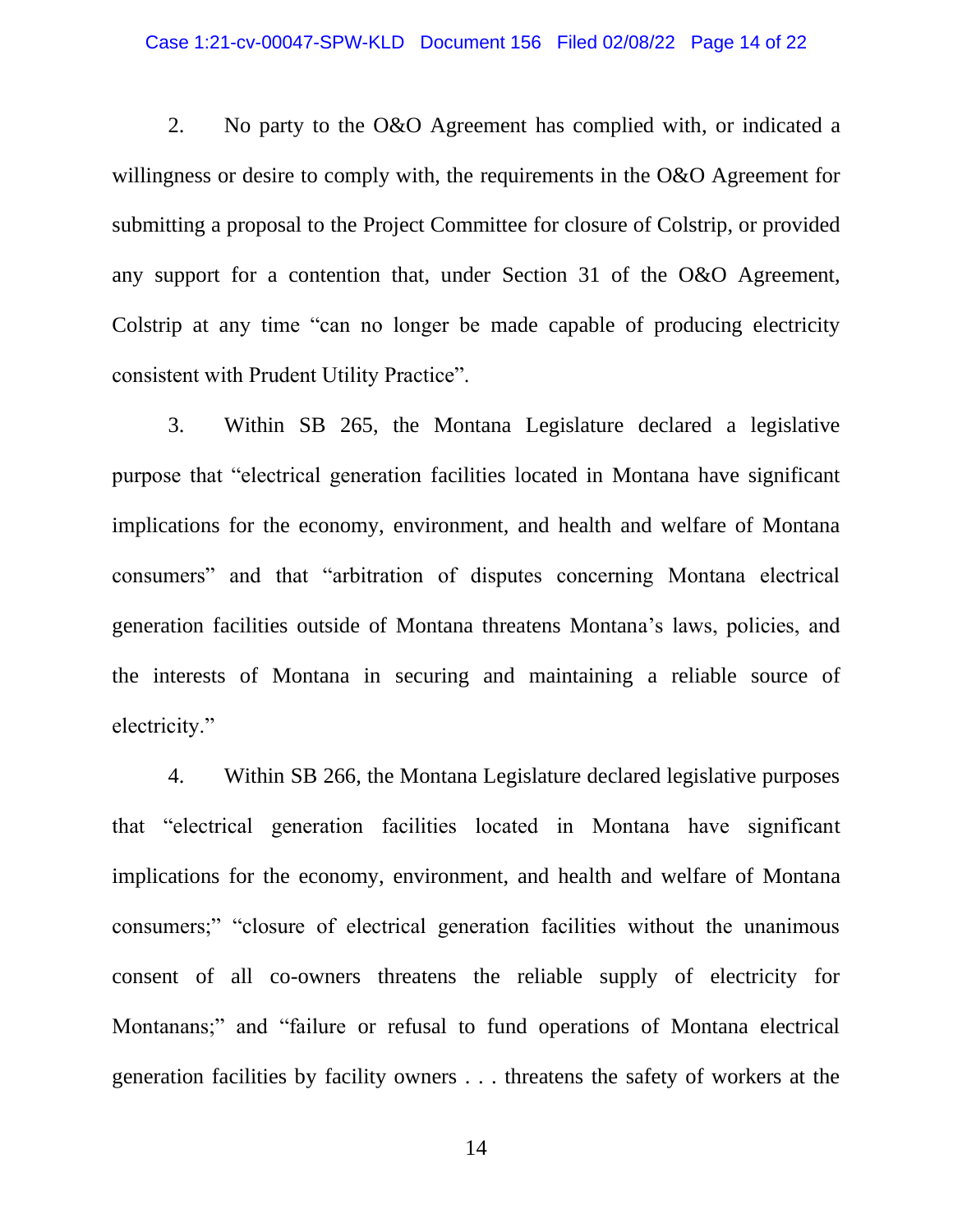#### Case 1:21-cv-00047-SPW-KLD Document 156 Filed 02/08/22 Page 15 of 22

facility, threatens Montana's interest in environmental remediation of the facility, and threatens the reliable supply of electricity for Montana consumers."

5. Montana has at least 30 electricity-generating power stations.

6. The people of Montana rely on Colstrip for jobs, power, and prosperity.

7. Colstrip is currently producing electricity consistent with Prudent Utility Practice.

8. It is too early to know whether Colstrip will be capable of producing electricity consistent with Prudent Utility Practice after 2025.

9. On March 22, 2021, the Colstrip Project Committee unanimously approved Talen Montana's proposed 2021 Colstrip budget, which included operating and maintenance costs as well as capital costs.

10. The PNOs hired an outside consultant, KPMG, to assist them with their review of Talen Montana's 2022 budget proposal. KPMG submitted a report to the PNOs regarding that budget proposal, and the PNOs asked Talen Montana to review and incorporate KPMG's recommendations.

11. On January 20, 2022, the Colstrip Project Committee approved Talen Montana's proposed 2022 Colstrip budget, which included operating and maintenance costs as well as capital costs.

15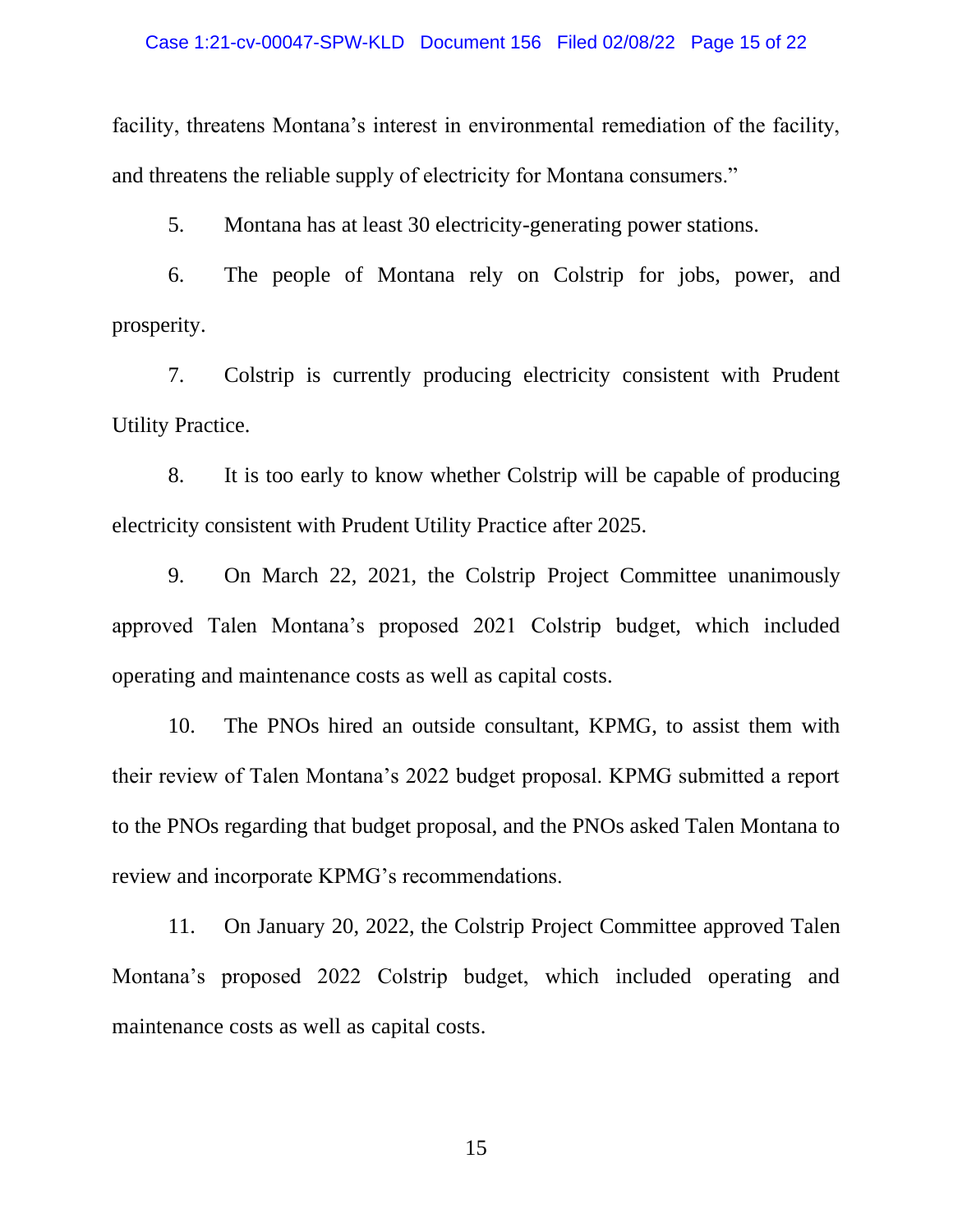12. No Colstrip co-owner has ever made a proposal to the Colstrip Project Committee seeking to permanently retire either Colstrip Unit 3 or Unit 4.

# 13. The PNOs may sell their interests in Colstrip.

Montana law and federal law apply to the claims in this case.

# H. Proposed deadlines relating to joinder of parties or amendment of pleadings

Talen Montana does not anticipate joining any parties to this case. Talen

Montana proposes the deadline for amending pleadings to be sixty days before the

close of fact discovery.

# I. Identification of controlling issues of law suitable for pretrial disposition

Each of the PNOs' claims may be subject to dismissal on a motion for

summary judgment.

J. The name and city and state of current residence of each individual known or believed to have information that may be used in proving or denying any party's claims or defenses, and a summary of that information. If known, the address and telephone number of the individual must be provided to all counsel on request

| <b>Name</b>          | <b>Contact Information</b>        | <b>Subject of Information</b> |
|----------------------|-----------------------------------|-------------------------------|
| <b>Shannon Brown</b> | Contact through counsel:          | Colstrip's ability to         |
|                      | <b>Barry Barnett</b>              | produce electricity           |
|                      | bbarnett@susmangodfrey.com        | consistent with prudent       |
|                      | Susman Godfrey L.L.P.             | utility practice, now and in  |
|                      | 1000 Louisiana Street, Suite 5100 | the future; The budgeting     |
|                      | Houston, Texas 77002              | process for Colstrip and      |
|                      | Tel: (713) 651-9366               | the budget.                   |
| Neil Dennehy         | Contact through counsel:          | Colstrip's ability to         |
|                      | <b>Barry Barnett</b>              | produce electricity           |
|                      | bbarnett@susmangodfrey.com        | consistent with prudent       |
|                      | Susman Godfrey L.L.P.             | utility practice, now and in  |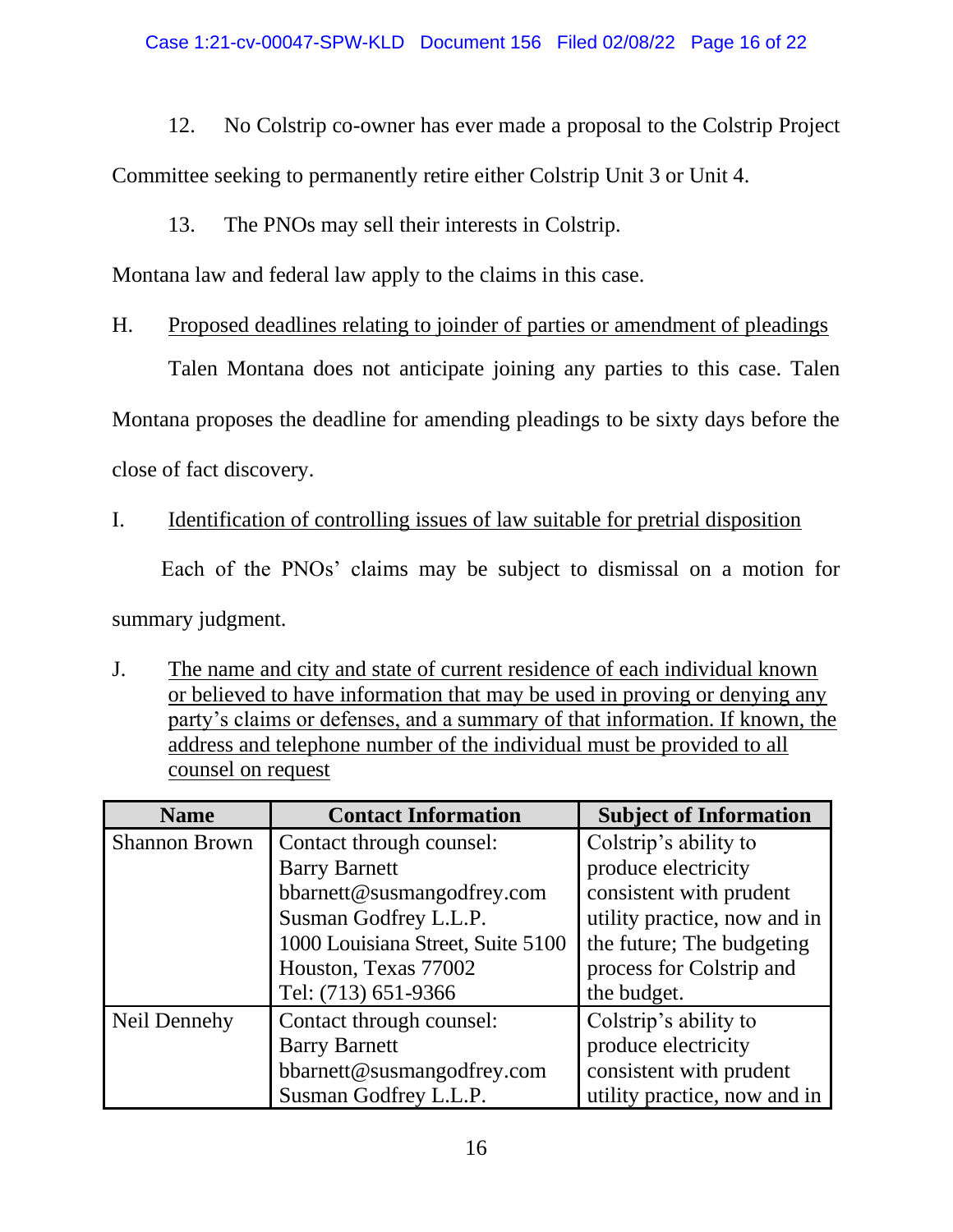|                    | 1000 Louisiana Street, Suite 5100 | the future; The Colstrip   |
|--------------------|-----------------------------------|----------------------------|
|                    | Houston, Texas 77002              | budget.                    |
|                    | Tel: (713) 651-9366               |                            |
| <b>Tony Diemel</b> | Contact through counsel:          | The budgeting process for  |
|                    | <b>Barry Barnett</b>              | Colstrip and the budget.   |
|                    | bbarnett@susmangodfrey.com        |                            |
|                    | Susman Godfrey L.L.P.             |                            |
|                    | 1000 Louisiana Street, Suite 5100 |                            |
|                    | Houston, Texas 77002              |                            |
|                    | Tel: (713) 651-9366               |                            |
| Dale Lebsack       | Contact through counsel:          | Colstrip's operations,     |
|                    | <b>Barry Barnett</b>              | including the Pacific      |
|                    | bbarnett@susmangodfrey.com        | Northwest Owners' desire   |
|                    | Susman Godfrey L.L.P.             | to close Colstrip in 2025; |
|                    | 1000 Louisiana Street, Suite 5100 | The consequences of        |
|                    | Houston, Texas 77002              | prematurely closing        |
|                    | Tel: (713) 651-9366               | Colstrip for plant         |
|                    |                                   | employees, the city of     |
|                    |                                   | Colstrip, and the state of |
|                    |                                   | Montana.                   |
| Eric Wheatley      | Contact through counsel:          | The budgeting process for  |
|                    | <b>Barry Barnett</b>              | Colstrip and the budget.   |
|                    | bbarnett@susmangodfrey.com        |                            |
|                    | Susman Godfrey L.L.P.             |                            |
|                    | 1000 Louisiana Street, Suite 5100 |                            |
|                    | Houston, Texas 77002              |                            |
|                    | Tel: (713) 651-9366               |                            |

The inclusion of a name on this list is not a statement that the individual necessarily has discoverable information or that the individual has submitted to the jurisdiction of this Court, is subject to a subpoena from a federal district court, is available for deposition, or is available to testify at trial. The list does not include experts or consultants who may be retained for use during this litigation or at trial.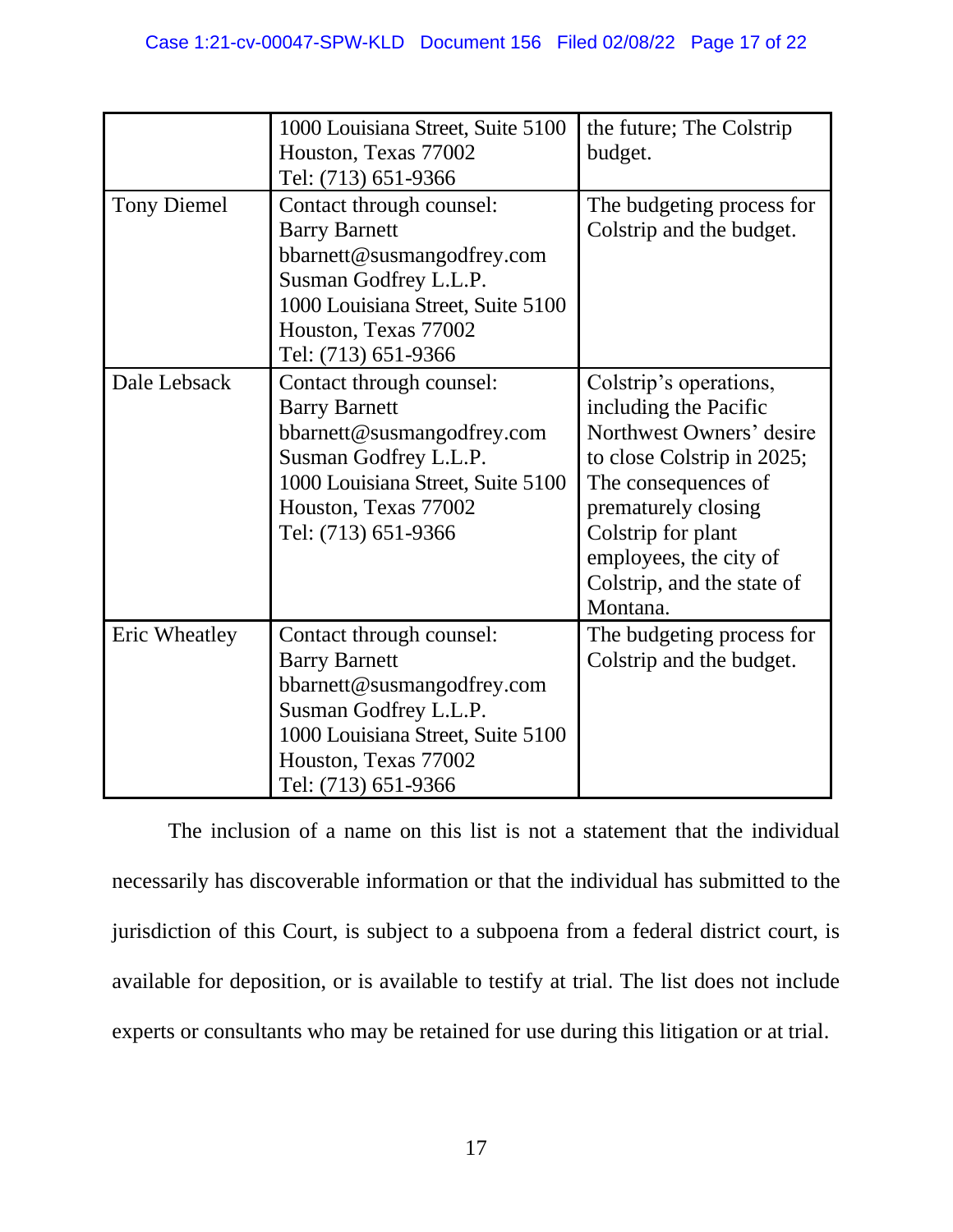Talen Montana also identifies the following individuals currently employed

by Defendant NorthWestern Corporation and each of the PNOs:

| <b>Subject of Information</b>                                                        |
|--------------------------------------------------------------------------------------|
| Colstrip's ability to produce electricity                                            |
| consistent with prudent utility practice, now                                        |
| and in the future; The budgeting process for                                         |
| Colstrip and the budget.                                                             |
| Colstrip's ability to produce electricity                                            |
| consistent with prudent utility practice, now                                        |
| and in the future; The budgeting process for                                         |
| Colstrip and the budget.                                                             |
| The Pacific Northwest Owners' allegations                                            |
| that Senate Bill 265 and Senate Bill 266                                             |
| substantially impair their rights under the                                          |
| O&O Agreement, and that neither statute is a                                         |
| reasonable way to advance a legitimate                                               |
| public purpose.                                                                      |
| Colstrip's ability to produce electricity                                            |
| consistent with prudent utility practice, now                                        |
| and in the future; The budgeting process for                                         |
| Colstrip and the budget.                                                             |
| Colstrip's ability to produce electricity                                            |
| consistent with prudent utility practice, now                                        |
| and in the future; The budgeting process for                                         |
| Colstrip and the budget.                                                             |
| The Pacific Northwest Owners' desire to                                              |
| close Colstrip in 2025, including any plan to                                        |
| "call a vote to close Colstrip Unit 3 at the                                         |
| May 19, 2021 Committee meeting" ECF No.                                              |
| 105 $\P$ 4, as well as their allegation that they                                    |
| will suffer irreparable harm unless the                                              |
| Attorney General is permanently enjoined                                             |
| from enforcing Montana Senate Bill 266;<br>The Pacific Northwest Owners' allegations |
| that Senate Bill 265 and Senate Bill 266 do                                          |
| not advance a legitimate public purpose.                                             |
| The Pacific Northwest Owners' desire to                                              |
|                                                                                      |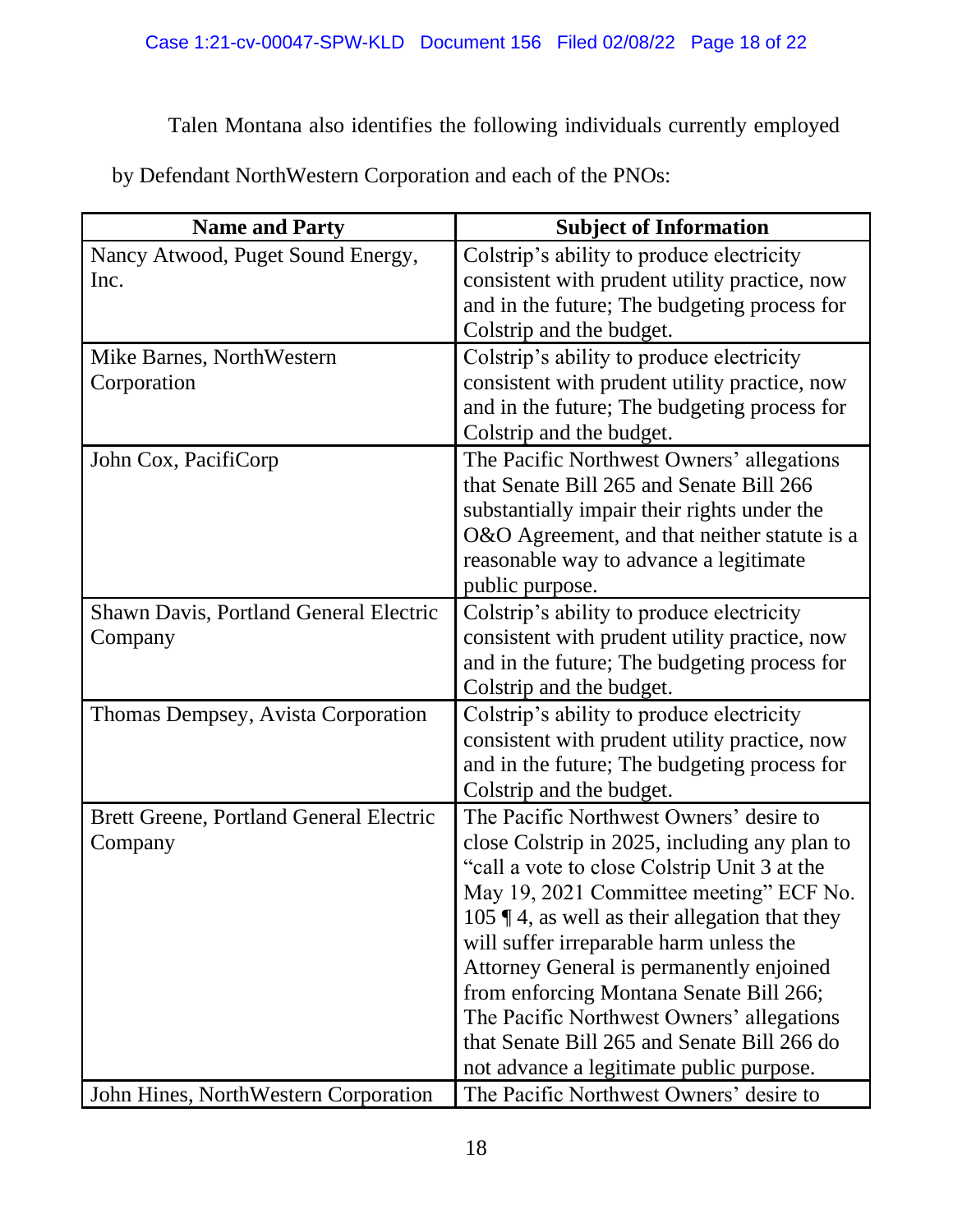|                                       | close Colstrip in 2025, including the Pacific<br>Northwest Owners' allegation that they will<br>suffer irreparable harm unless the Attorney<br>General is permanently enjoined from<br>enforcing Montana Senate Bill 266; The<br>Pacific Northwest Owners' allegations that<br>Senate Bill 265 and Senate Bill 266 do not<br>advance a legitimate public purpose. |
|---------------------------------------|-------------------------------------------------------------------------------------------------------------------------------------------------------------------------------------------------------------------------------------------------------------------------------------------------------------------------------------------------------------------|
| David Hoffman, NorthWestern           | The Pacific Northwest Owners' allegations                                                                                                                                                                                                                                                                                                                         |
| Corporation                           | that Senate Bill 265 and Senate Bill 266                                                                                                                                                                                                                                                                                                                          |
|                                       | substantially impair their rights under the                                                                                                                                                                                                                                                                                                                       |
|                                       | O&O Agreement, and that neither statute is a<br>reasonable way to advance a legitimate                                                                                                                                                                                                                                                                            |
|                                       | public purpose.                                                                                                                                                                                                                                                                                                                                                   |
| Mike Johanson, PacifiCorp             | Colstrip's ability to produce electricity                                                                                                                                                                                                                                                                                                                         |
|                                       | consistent with prudent utility practice, now                                                                                                                                                                                                                                                                                                                     |
|                                       | and in the future; The budgeting process for                                                                                                                                                                                                                                                                                                                      |
|                                       | Colstrip and the budget.                                                                                                                                                                                                                                                                                                                                          |
| Janet Kelly, Puget Sound Energy, Inc. | The Pacific Northwest Owners' allegations                                                                                                                                                                                                                                                                                                                         |
|                                       | that Senate Bill 265 and Senate Bill 266                                                                                                                                                                                                                                                                                                                          |
|                                       | substantially impair their rights under the<br>O&O Agreement, and that neither statute is a                                                                                                                                                                                                                                                                       |
|                                       | reasonable way to advance a legitimate                                                                                                                                                                                                                                                                                                                            |
|                                       | public purpose.                                                                                                                                                                                                                                                                                                                                                   |
| Sania Radcliffe, Portland General     | The Pacific Northwest Owners' allegations                                                                                                                                                                                                                                                                                                                         |
| <b>Electric Company</b>               | that Senate Bill 265 and Senate Bill 266                                                                                                                                                                                                                                                                                                                          |
|                                       | substantially impair their rights under the                                                                                                                                                                                                                                                                                                                       |
|                                       | O&O Agreement, and that neither statute is a                                                                                                                                                                                                                                                                                                                      |
|                                       | reasonable way to advance a legitimate<br>public purpose.                                                                                                                                                                                                                                                                                                         |
| Dana Ralston, PacifiCorp              | The Pacific Northwest Owners' desire to                                                                                                                                                                                                                                                                                                                           |
|                                       | close Colstrip in 2025, including the Pacific                                                                                                                                                                                                                                                                                                                     |
|                                       | Northwest Owners' allegation that they will                                                                                                                                                                                                                                                                                                                       |
|                                       | suffer irreparable harm unless the Attorney                                                                                                                                                                                                                                                                                                                       |
|                                       | General is permanently enjoined from                                                                                                                                                                                                                                                                                                                              |
|                                       | enforcing Montana Senate Bill 266; The                                                                                                                                                                                                                                                                                                                            |
|                                       | Pacific Northwest Owners' allegations that                                                                                                                                                                                                                                                                                                                        |
|                                       | Senate Bill 265 and Senate Bill 266 do not                                                                                                                                                                                                                                                                                                                        |
|                                       | advance a legitimate public purpose.                                                                                                                                                                                                                                                                                                                              |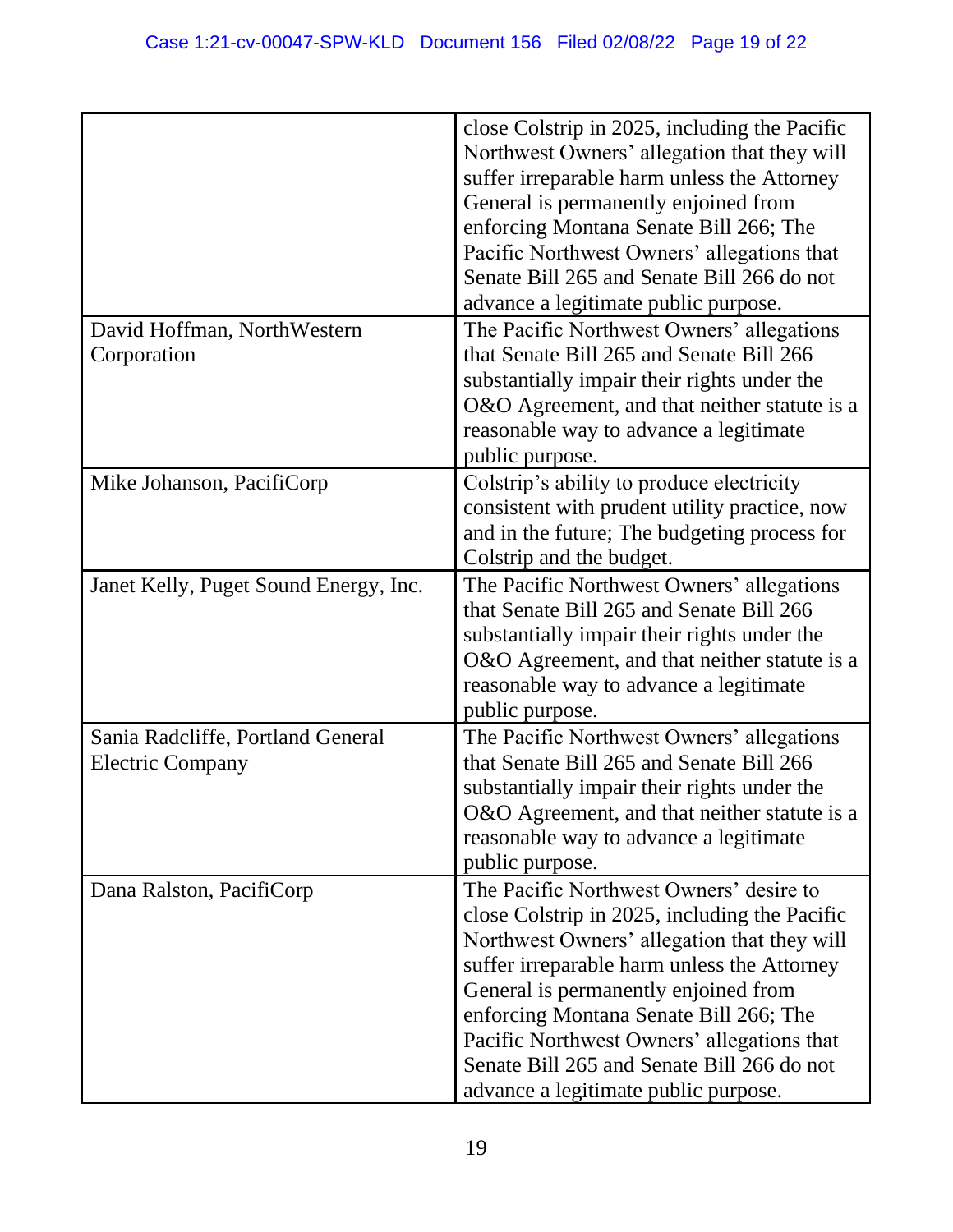| Ronald Roberts, Puget Sound Energy,    | The Pacific Northwest Owners' desire to          |
|----------------------------------------|--------------------------------------------------|
| Inc.                                   | close Colstrip in 2025, including their          |
|                                        | alleged "plan[] to call a vote to close Colstrip |
|                                        | Unit 3 at the Committee meeting on May 19,       |
|                                        | 2021" Roberts Declaration ¶ 42, ECF No.          |
|                                        | 39-2, as well as their allegation that they will |
|                                        | suffer irreparable harm unless the Attorney      |
|                                        | General is permanently enjoined from             |
|                                        | enforcing Montana Senate Bill 266; The           |
|                                        | Pacific Northwest Owners' allegations that       |
|                                        | Senate Bill 265 and Senate Bill 266 do not       |
|                                        | advance a legitimate public purpose.             |
| Collins Sprague, Avista Corporation    | The Pacific Northwest Owners' allegations        |
|                                        | that Senate Bill 265 and Senate Bill 266         |
|                                        | substantially impair their rights under the      |
|                                        | O&O Agreement, and that neither statute is a     |
|                                        | reasonable way to advance a legitimate           |
|                                        | public purpose.                                  |
|                                        | The Pacific Northwest Owners' desire to          |
| Jason Thackston, Avista Corporation    |                                                  |
|                                        | close Colstrip in 2025, including the Pacific    |
|                                        | Northwest Owners' allegation that they will      |
|                                        | suffer irreparable harm unless the Attorney      |
|                                        | General is permanently enjoined from             |
|                                        | enforcing Montana Senate Bill 266; The           |
|                                        | Pacific Northwest Owners' allegations that       |
|                                        | Senate Bill 265 and Senate Bill 266 do not       |
|                                        | advance a legitimate public purpose.             |
| Craig Udy, Portland General Electric   | Colstrip's ability to produce electricity        |
| Company                                | consistent with prudent utility practice, now    |
|                                        | and in the future; The budgeting process for     |
|                                        | Colstrip and the budget.                         |
| <b>Steve Wenke, Avista Corporation</b> | Colstrip's ability to produce electricity        |
|                                        | consistent with prudent utility practice, now    |
|                                        | and in the future; The budgeting process for     |
|                                        | Colstrip and the budget.                         |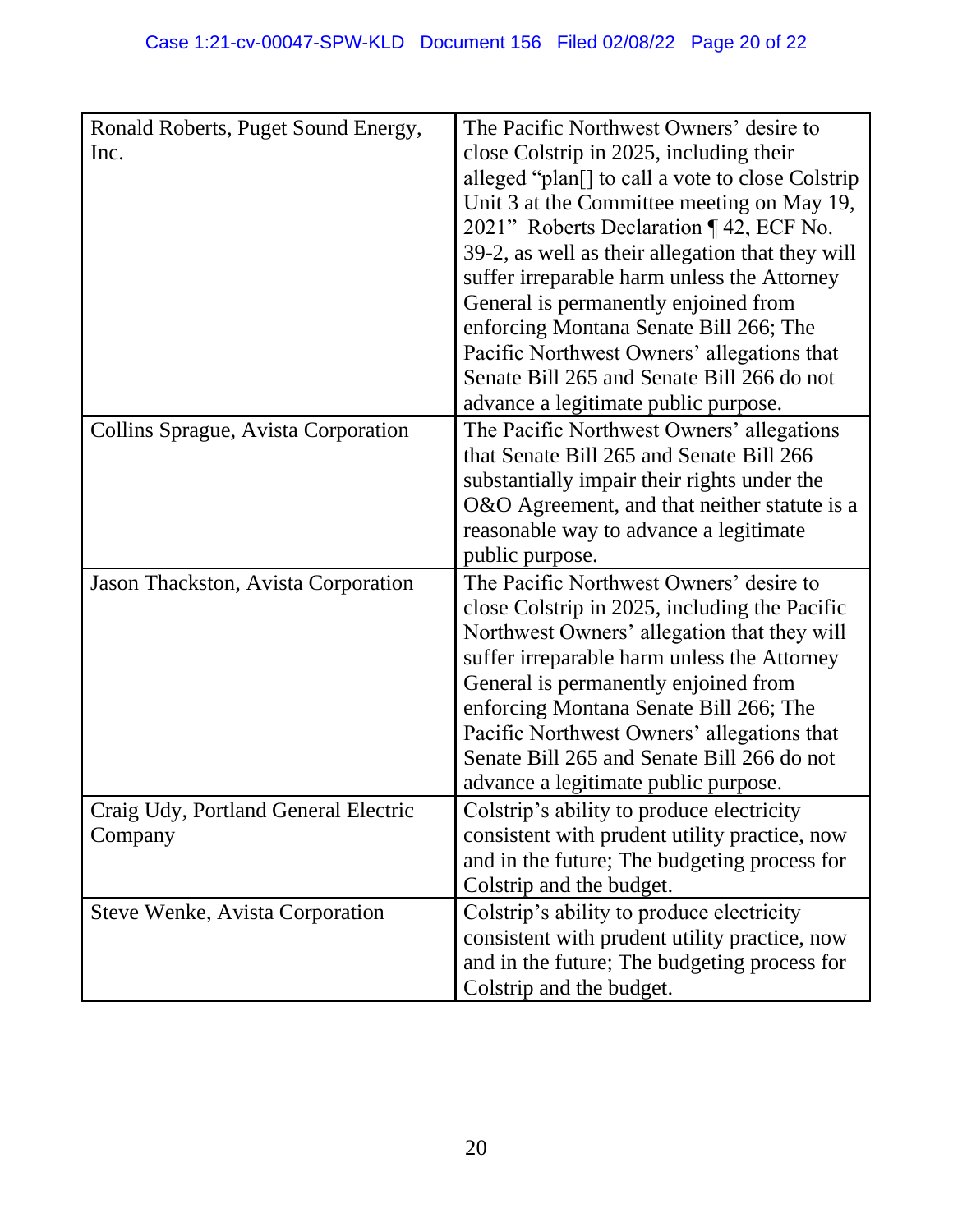Talen Montana reserves its right to seek and use discoverable information from individuals and entities identified in disclosures and filings made by any other party in this action.

K. Substance of any insurance agreement that may cover any resulting judgment

Not applicable.

L. Status of any settlement discussions and prospects for compromise of the case

On June 25, 2021, Talen Montana proposed an arbitration protocol and agreement that might obviate the need to litigate the validity of SB 265 and SB 266. None of the co-owners responded to that proposal. The proposal is attached as Exhibit A.

M. Suitability of special procedures

No special procedure is necessary at this time.

Respectfully submitted,

Dated: February 8, 2022 /s/ Robert L. Sterup

Robert L. Sterup Brown Law Firm, PC 315 North 24th Street Billings, Montana 59101 Telephone: (406) 248-2611 Facsimile: (406) 248-3128 rsterup@brownfirm.com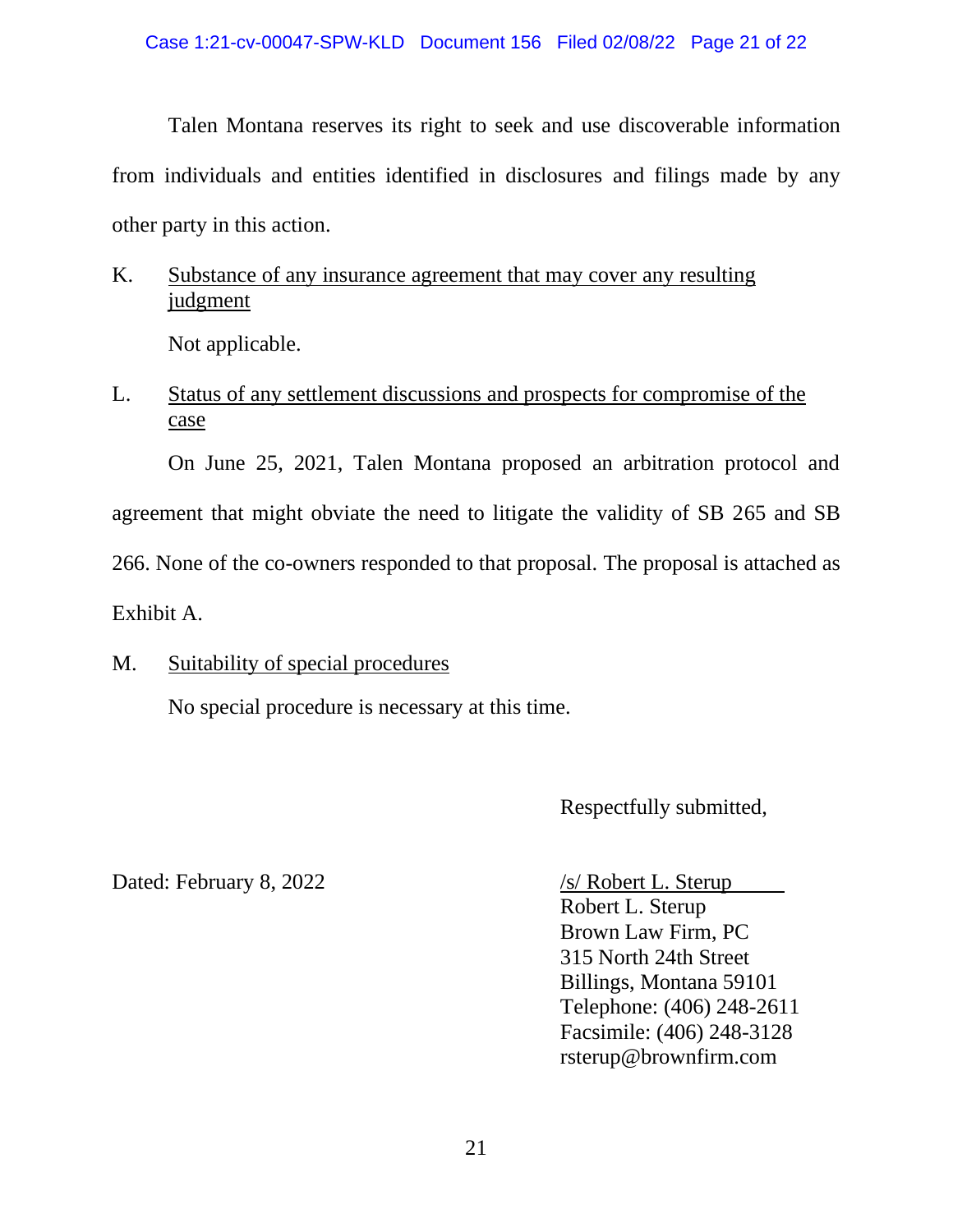Barry Barnett (*pro hac vice* Adam Carlis (*pro hac vice*) Susman Godfrey L.L.P. 1000 Louisiana, Suite 5100 Houston, Texas 77002 Telephone: (713) 651-9366 Facsimile: (713) 654-6666 bbarnett@susmangodfrey.com acarlis@susmangodfrey.com

Alexander P. Frawley (*pro hac vice*) Susman Godfrey L.L.P. 1301 Avenue of the Americas, 32 Fl New York, New York 10019-6023 Tel.: (212) 336-8330 Fax: (212) 336-8340 afrawley@susmangodfrey.com

Attorneys for Defendant Talen Montana, LLC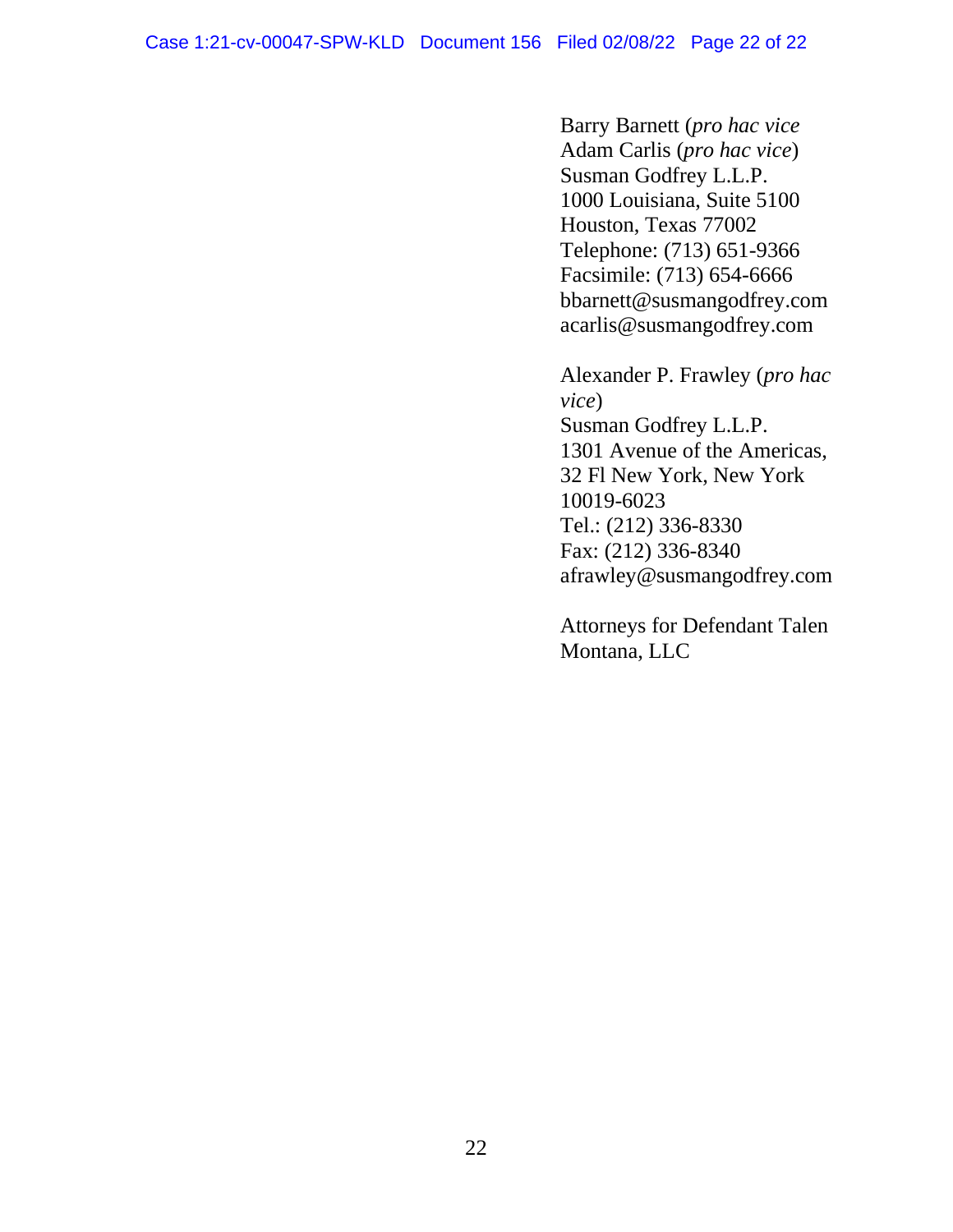# EXHIBIT A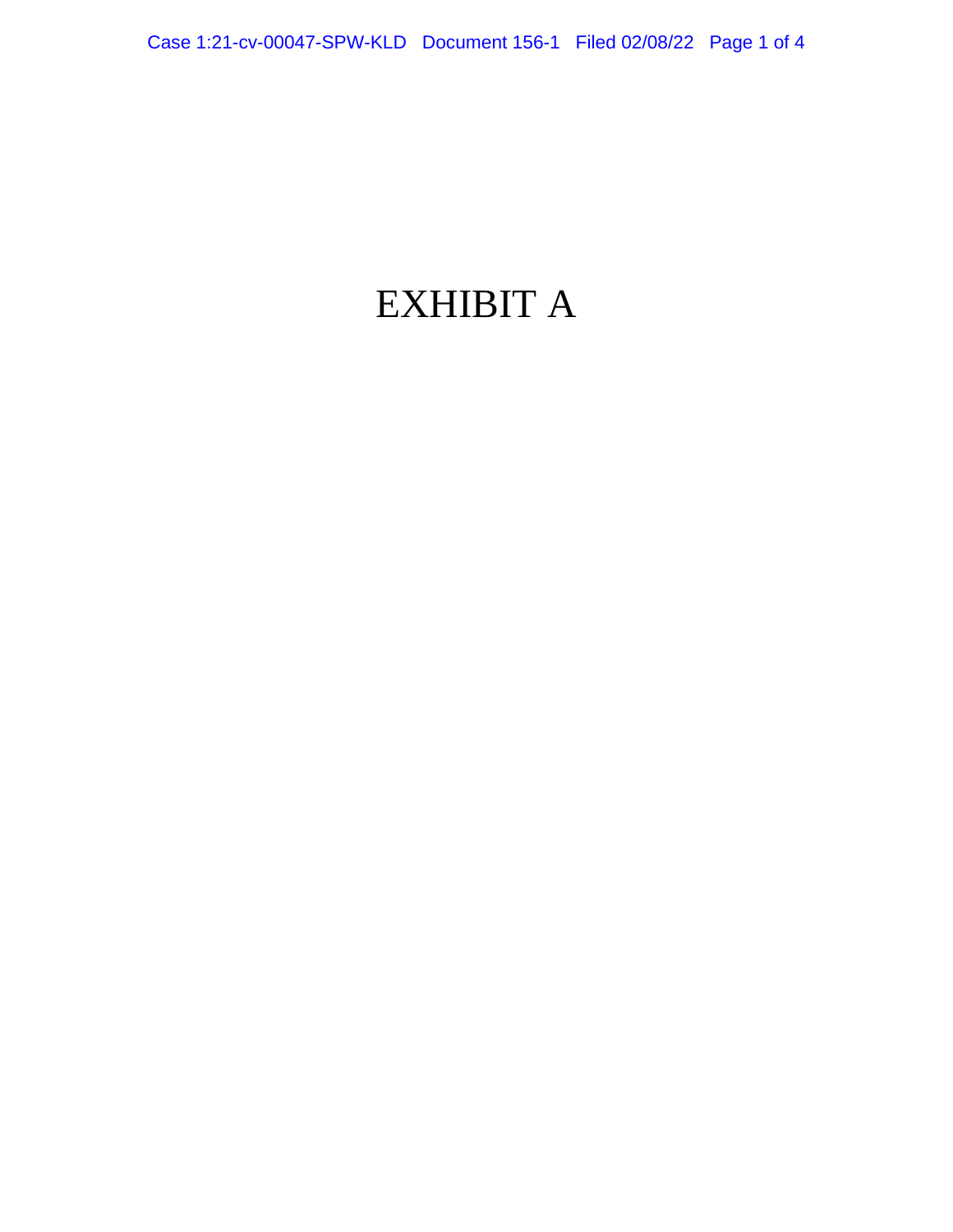#### **Colstrip Units 3 & 4 Dispute Resolution Agreement**

Avista Corporation, NorthWestern Corporation, PacifiCorp, Portland General Electric Company, Puget Sound Energy, Inc., and Talen Montana, LLC (the "Parties") enter into this Colstrip Units 3  $\&$  4 Dispute Resolution Agreement (the "Agreement") effective the day of June, 2021 (the "Effective Date"), as follows:

WHEREAS the Parties are co-owners of the Colstrip Units 3 & 4 Steam Electric Generating Project in Colstrip, Montana (the "Project") and parties to the Ownership & Operation Agreement Colstrip Units #3 & #4 dated May 6, 1981, as amended (the "O&O Agreement");

WHEREAS on March 12, 2021 NorthWestern sent an arbitration demand to the other Parties and on April 2, 2021 sent them an amended arbitration demand (the "Amended Demand");

WHEREAS on April 14, 2021 Avista Corporation, PacifiCorp, Portland General Electric Company, and Puget Sound Energy, Inc. (the "Pacific Northwest Parties") filed a lawsuit against NorthWestern Corporation ("NorthWestern") and Talen Montana, LLC ("Talen Montana") in the Superior Court of the State of Washington for Spokane County (the "Spokane County Case");

WHEREAS on May 4, 2021 the Pacific Northwest Parties filed a lawsuit against NorthWestern and Talen Montana in the United States District Court for the District of Montana, Billings Division, where it remains pending under No. 1:21-cv-00047-SPW-KLD, and on May 17, 2021 amended their complaint to allege a claim against the Attorney General of Montana (the "Montana Federal Case");

WHEREAS on May 4, 2021 Talen Montana filed a lawsuit against the Pacific Northwest Parties and NorthWestern in the Thirteenth District Court of Yellowstone County, Montana (the "Yellowstone County Case");

WHEREAS on May 10, 2021 Talen Montana removed the Spokane County Case to the United States District Court for the Eastern District of Washington, Spokane Division, where it remains pending under No. 2:21-cv-00163;

WHEREAS on May 17, 2021 the Pacific Northwest Parties removed the Yellowstone County Case to the United States District Court for the District of Montana, Billings Division, where it remains pending under no. 1:21-cv-00058-SPW-TJC;

WHEREAS the Parties have filed and responded to various motions to remand, for preliminary injunction, for transfer or dismissal, and for consolidation in the three pending cases;

WHEREAS the Parties have negotiated extensively regarding potential terms and conditions of an agreement for proceeding with arbitration of existing disputes relating to the Project and and for staying or dismissing the three pending cases;

WHEREAS the Parties wish to enter into this Agreement to document the terms and conditions they mutually accept;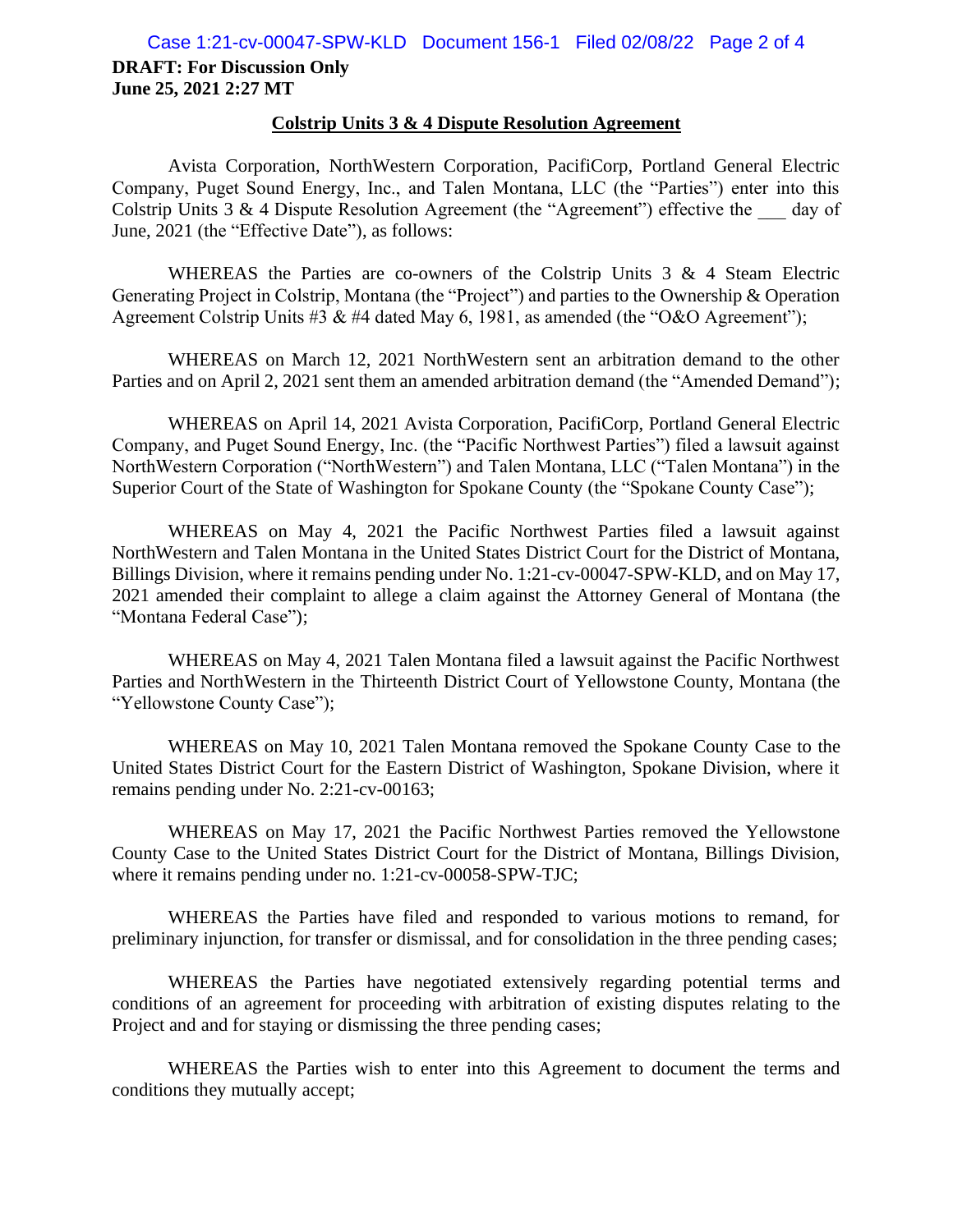## **DRAFT: For Discussion Only June 25, 2021 2:27 MT** Case 1:21-cv-00047-SPW-KLD Document 156-1 Filed 02/08/22 Page 3 of 4

NOW, THEREFORE, in consideration of the Parties' mutual promises and other good and valuable consideration, the receipt and sufficiency of which they each acknowledge, the Parties agree to the following terms and conditions:

- 1. The Parties will select one arbitrator, who will be neutral and independent, to resolve existing disputes relating to the Project (the "Disputes") under Section 18 of the O&O Agreement, as modified by this Agreement (the "Hearing Arbitrator"). To qualify for selection as the Hearing Arbitrator, an arbitrator-candidate must be (a) listed on the Energy & Utilities roster of JAMS neutrals, the Institute for Energy Law Energy Arbitrators List, or the American Arbitration Association National Energy Panel and be (b) either (i) a retired federal magistrate or district judge or (ii) a practicing lawyer with at least 15 years of experience in complex commercial litigation and some experience in litigation relating to fossil-fuel power generation (the "Selection Criteria").
- 2. Within 3 business days after the Effective Date, the Pacific Northwest Parties as a group, NorthWestern, and Talen Montana will each email to the other Parties a list of up to 5 arbitrator-candidates who meet the Selection Criteria in rank order. Each list must disclose as to each arbitrator-candidate all relationships and circumstances that reasonably suggest probable bias for or against a Party, a Party's position in the arbitration, a law firm, or a lawyer representing a Party. The Parties will not inform any arbitrator-candidate on any of the lists that they are being considered to serve as an arbitrator either before or after the lists are emailed.
- 3. Within 10 business days after the Effective Date, the Pacific Northwest Parties as a group, NorthWestern, and Talen Montana may each move to strike arbitrator-candidates on grounds of probable bias for or against a Party, a Party's position in the arbitration, or a law firm or a lawyer representing a Party or a failure to qualify under the Selection Criteria. Counsel must email any motions to strike to counsel for all Parties and must include in the email a brief explanation of the ground or grounds for each strike.
- 4. Each of NorthWestern, the Pacific Northwest Parties as a group, and Talen Montana may strike without cause no more than a total of 2 arbitrator-candidates at any time before they accept appointment as the Selecting Arbitrator or are offered appointment as the Hearing Arbitrator. To be effective, any without-cause strike must be timely emailed to counsel for the non-striking Parties.
- 5. If the the Pacific Northwest Parties as a group, NorthWestern, and Talen Montana agree on a Hearing Arbitrator within 10 business days after the Effective Date, the Parties will jointly request the agreed-upon arbitrator-candidate to serve as the Hearing Arbitrator. Upon accepting appointment, the arbitrator-candidate will become the Hearing Arbitrator and will be authorized to preside over the arbitration and hear and decide the Disputes in accordance with applicable law.
- 6. If the Parties do not agree on a Hearing Arbitrator within 10 business days after the Effective Date or the agreed-upon arbitrator-candidate is for any reason not appointed, the